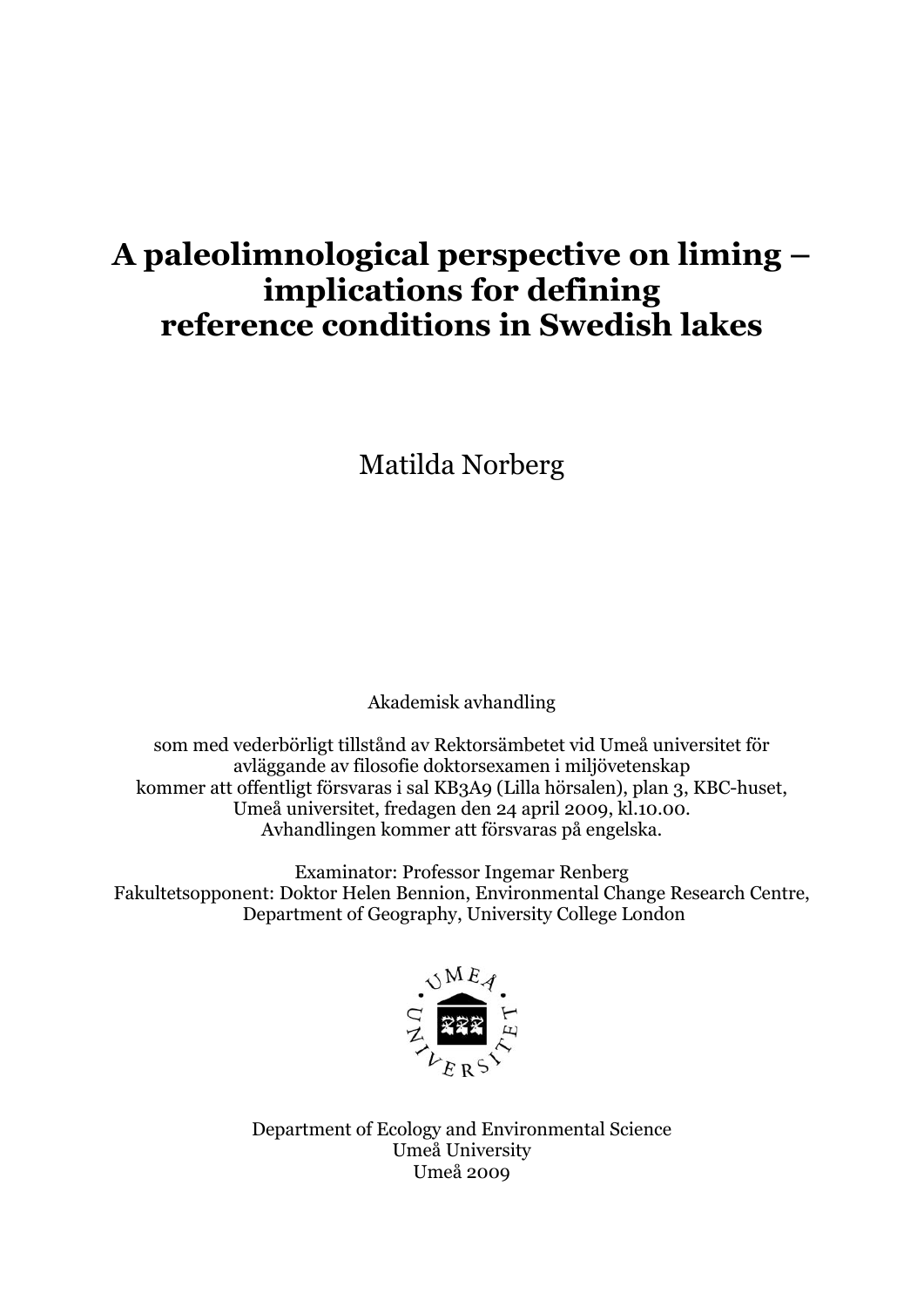UMEÅ UNIVERSITY UMENUMENTY Department of Ecology and Environmental Science SE-901 87 Umeå, **Date of issue** Sweden April 2009

#### **Author**

Matilda Norberg

#### **Title**

A paleolimnological perspective on liming – implications for defining reference conditions in Swedish lakes

#### **Abstract**

Using paleolimnological techniques, I have studied surface-water acidification and the effects of liming in Swedish lakes on a decadal to millennial time-scale. The overall objective was to contribute to the discussion on the fulfilment of goals within the Swedish liming program. One of the main goals of this program is to restore lakes to natural or nearly natural conditions, i.e. to a reference condition as termed in the EU Water Framework Directive. In this context, a key issue is to define reference conditions. This is a central theme of my thesis, as lake sediments offer a unique way to study past lake conditions.

Past lake-water acidity of 12 reference lakes in the Swedish liming program (ISELAW) was determined using diatom analysis of sediment cores. Pollen, lead, and flyash from coal/oil combustion were used as indicators of impact from land use and atmospheric pollution. A general trend in these lakes is an initial decline in pH after lake formation due to natural soil processes, which was then followed by rather low pH values (pH 5.3-6.5). In six of the lakes pH increased as a result of expansion of agriculture (burning, forest grazing) 2000 to 1000 years ago. Local mining and long-range airborne pollution have also impacted the lakes since medieval time. These results show that the conditions of the study lakes were not natural prior to industrialization and recent (20th century) acidification.

The ISELAW lakes were selected on the basis of representing typical limed lakes, and they have been limed and monitored since at least the 1980s. A comparison of chemical/biological monitoring data and the paleolimnological data gives somewhat diverging results. Most of the monitoring data suggest that the lakes were subjected to acidification during the 20th century, but the paleolimnological data can only identify clear evidence of acidification in five of the 12 lakes, hence, all lakes were probably not recently acidified. According to conclusions from monitoring the lakes have recovered following liming. The paleolimnological data give a more complex picture and three different responses have been identified: 1) a return to a diatom composition found in the lake one hundred to several thousand years ago; 2) very small shifts in the diatom composition; or 3) a diatom composition previously not found in the lake. The latter response raised the question whether liming can cause an unnatural diatom community. A comparison of diatoms in surface sediment samples of 31 limed lakes with pre-industrial reference samples from 291 lakes showed that liming does not create an unnatural diatom composition. These results illustrate that the goals for liming were not reached in all of the limed lakes, and that paleolimnology can play an important role for assessments of acidification and liming. The comparative study also highlights the importance of designing monitoring programs that can produce reliable and long data series.

Given the results of the paleolimnological investigations, it is obvious that we cannot assume that the 19th century represented a natural or near natural state, and thus is a realistic reference conditions. Natural long-term lake development and previous land-use impacts need to be considered in defining reference conditions. Neither can we disregard the fact that humans always will impact nature. Although paleolimnological studies are time consuming, I believe that they could be simplified to the extent that paleolimnology could become a routine method for environmental management.

**Key words:** Acidification, Liming, European Water Framework Directive, Reference condition, Diatoms, Paleolimnology, Monitoring, Lake sediments

**Language:** English **ISBN:** 978-91-7264-761-9 **Number of pages:** 14+ 4 papers

**Signature: And i** for boy

**Organization** Document name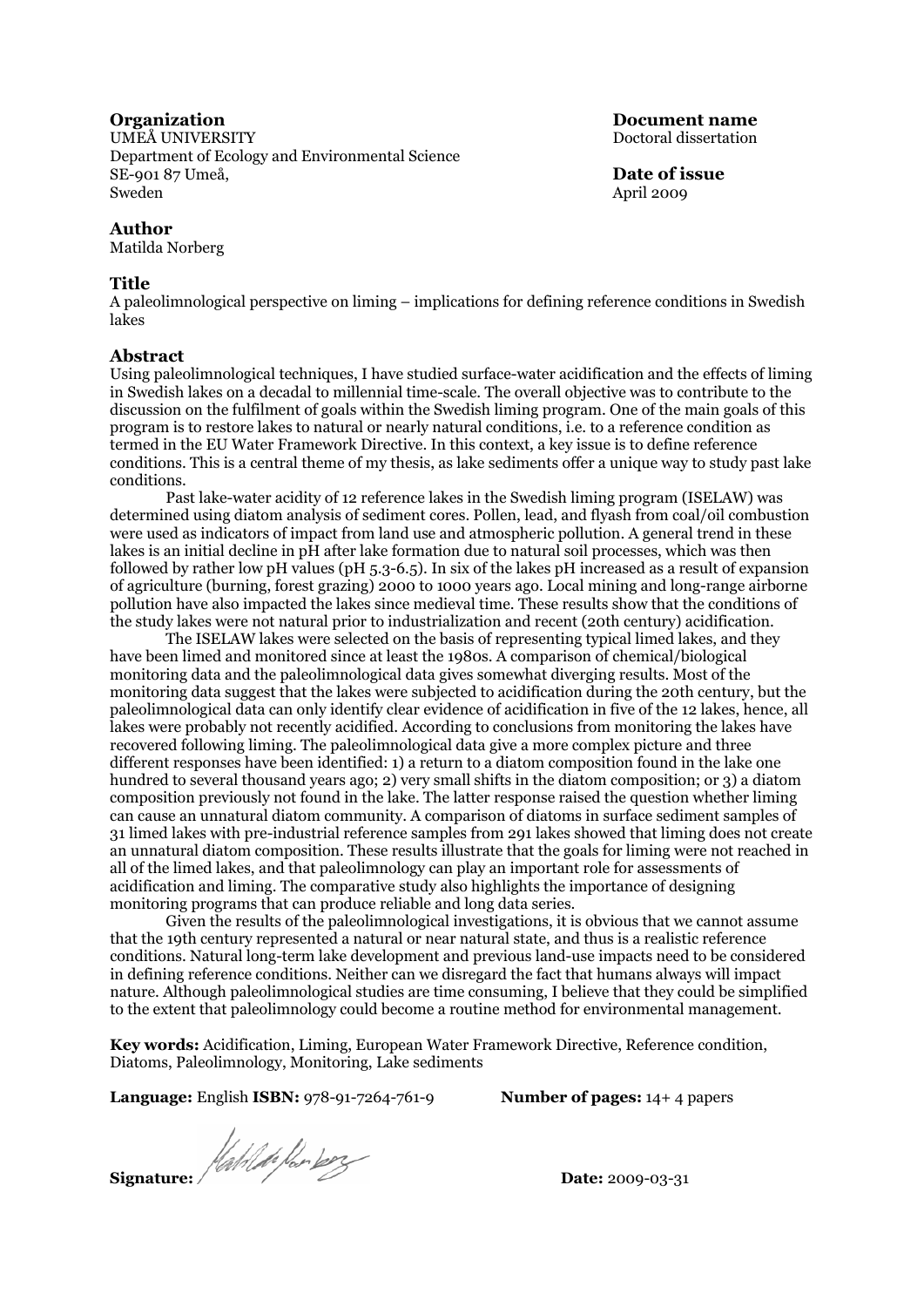# **A paleolimnological perspective on liming – implications for defining reference conditions in Swedish lakes**

Matilda Norberg



Department of Ecology and Environmental Science Umeå University Umeå 2009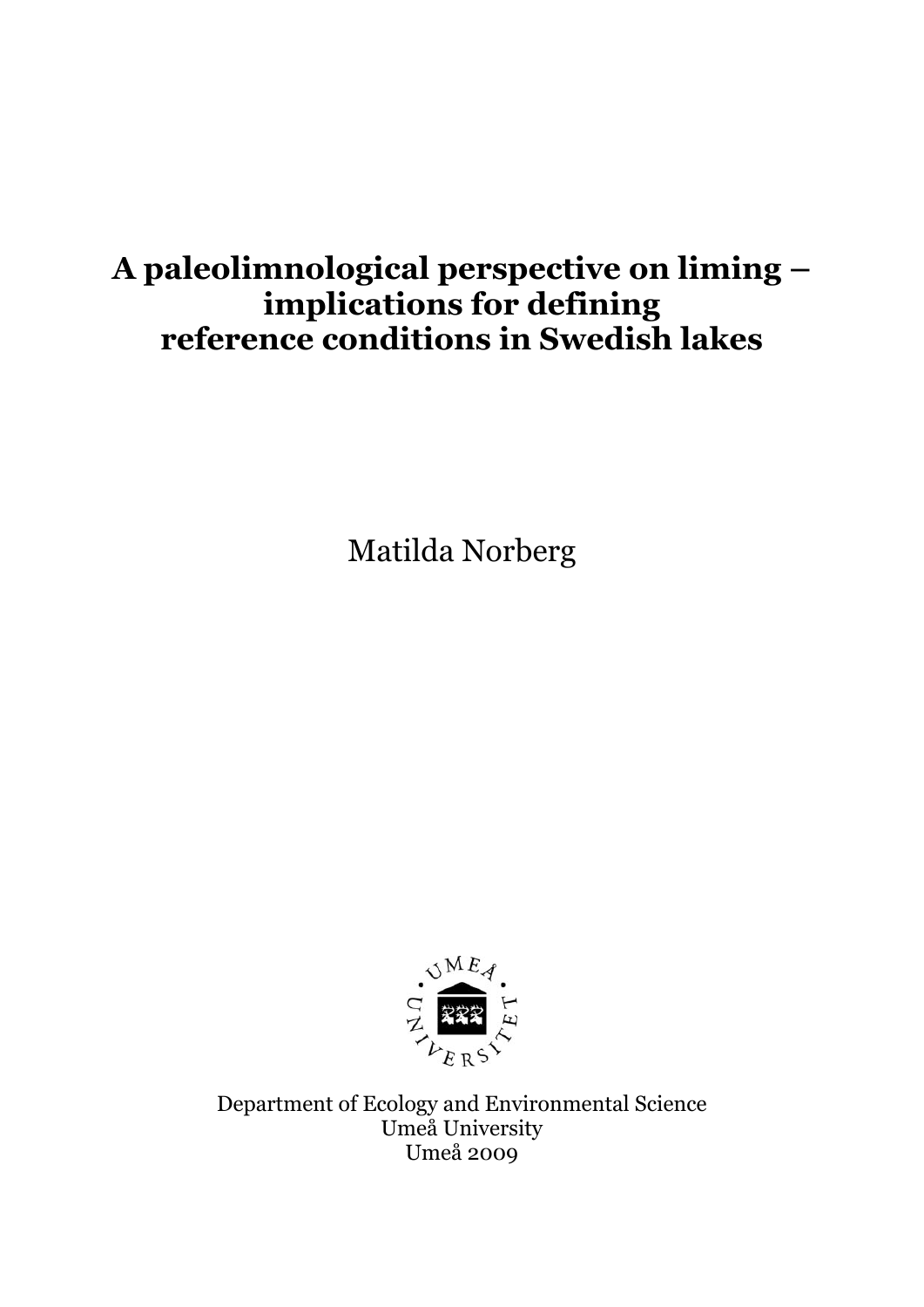Detta verk skyddas enligt lag om upphovsrätt (URL 1960:729)

ISBN 978-91-7264-761-9

© 2009 Matilda Norberg Printed by VMC, KBC, Umeå University, Umeå, 2009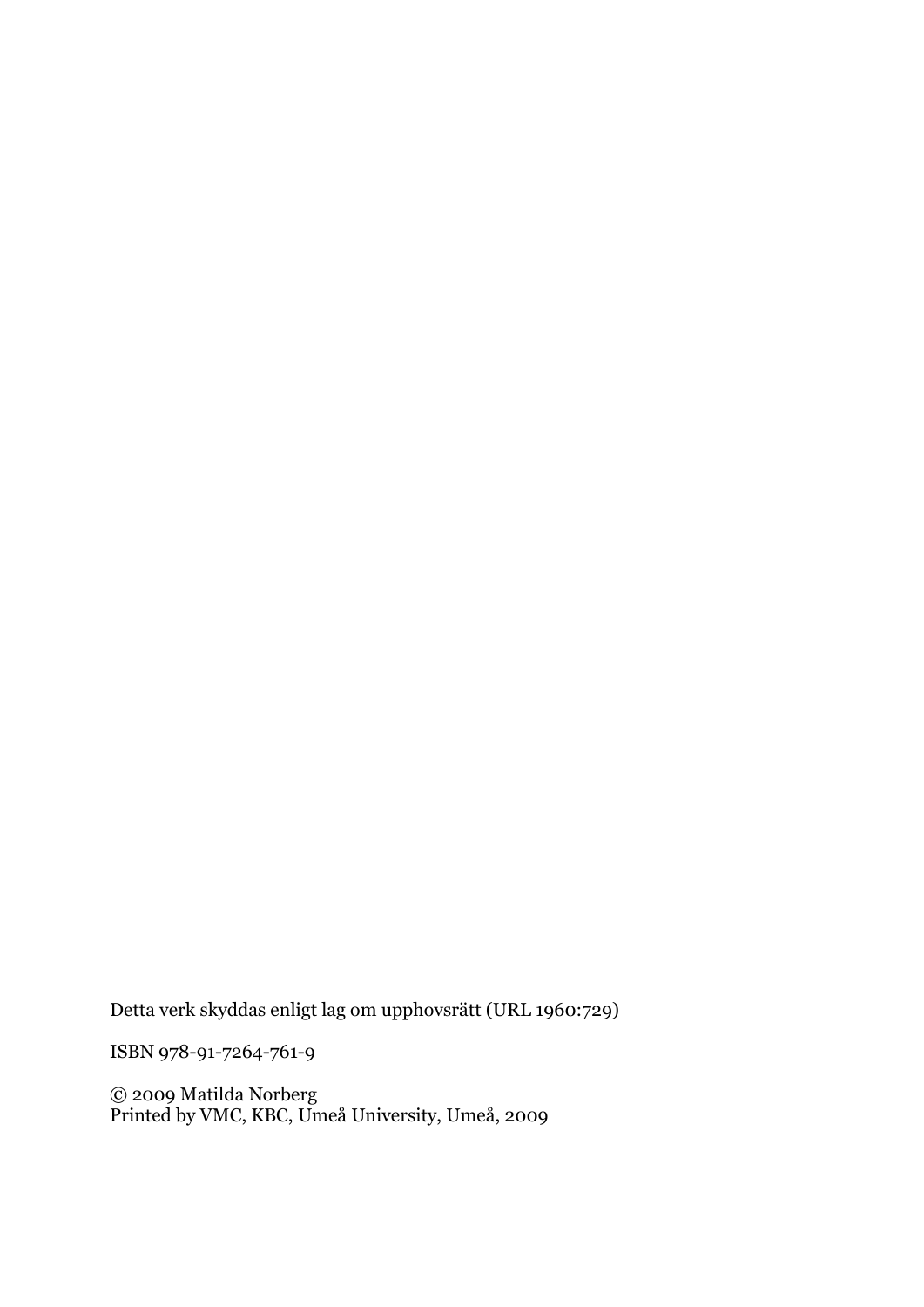### **List of papers**

This thesis is based on the following papers, which will be referred to in the text by their Roman numerals:

- I. Guhrén1 M, Bigler C, Renberg I (2007) Liming placed in a long-term perspective: A paleolimnological study of 12 lakes in the Swedish liming program. Journal of Paleolimnology 37:247-258
- II. Norberg M, Bigler C, Renberg I (2008) Monitoring compared with paleolimnology: implications for the definition of reference condition in limed lakes in Sweden. Environmental Monitoring and Assessment 146:295-308
- III. Norberg M, Bigler C, Renberg I. Does liming to mitigate acidification restore the natural diatom community in Swedish lakes? Implications for defining realistic reference conditions. Submitted to Journal of Paleolimnology
- IV. Renberg I, Bigler C, Bindler R, Norberg M, Rydberg J, Segerström U. Environmental history: A piece in the puzzle for establishing plans for environmental management. Journal of Environmental Management. Accepted for publication

Paper I and II are reproduced with kind permission from Springer Science and Business Media: Journal of Paleolimnology 37:247-258, 2007 and Environmental Monitoring and Assessment 146:295-308, 2008.

Paper IV is reproduced from Journal of Environmental Management (accepted for publication) with kind permission from Elsevier

<sup>1</sup> In 2007 my surname was changed from Guhrén to Norberg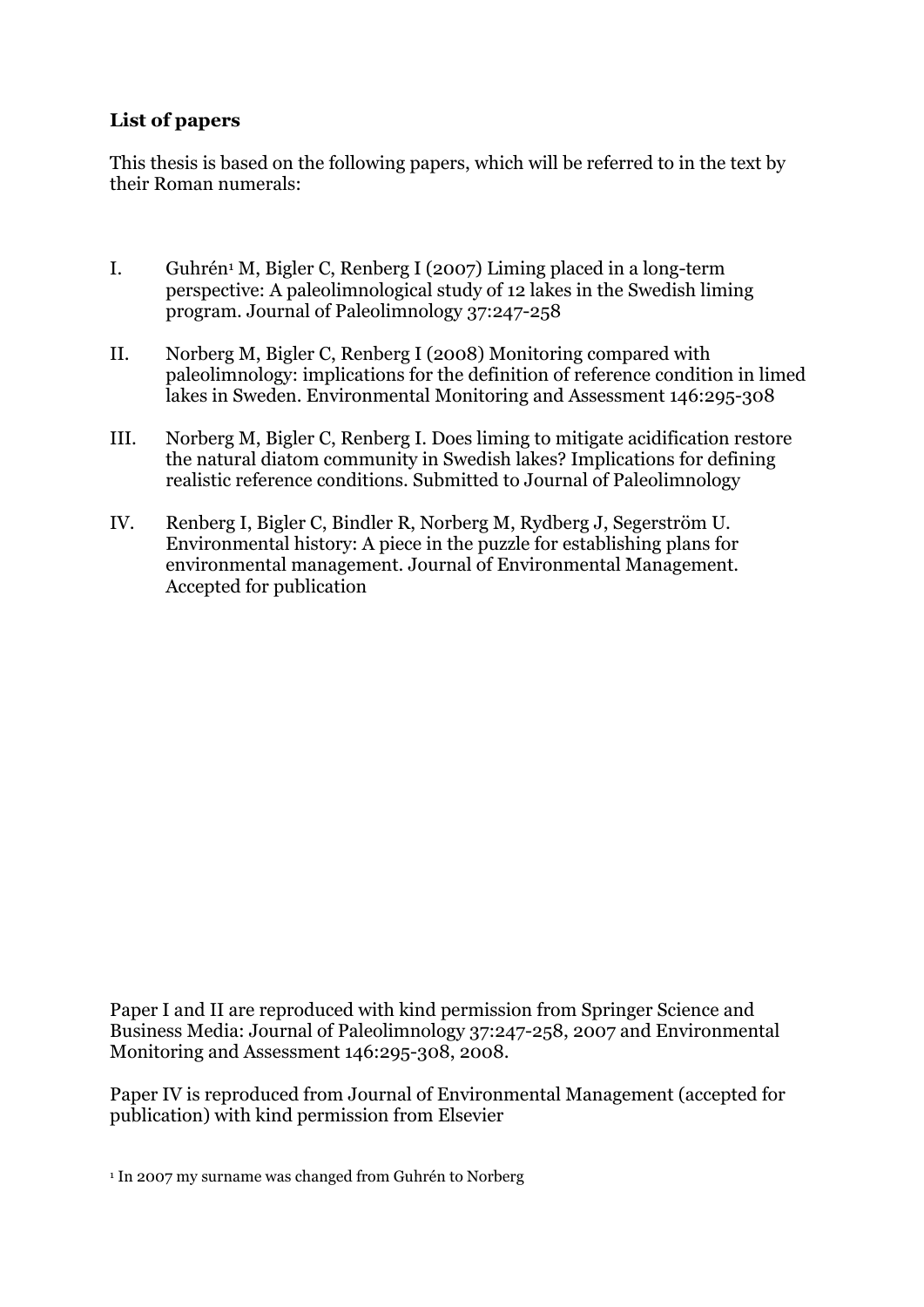## **Contents**

| Comparison of data from monitoring and paleolimnology, and fulfillment of liming goals 4 |
|------------------------------------------------------------------------------------------|
|                                                                                          |
|                                                                                          |
|                                                                                          |
|                                                                                          |
|                                                                                          |
|                                                                                          |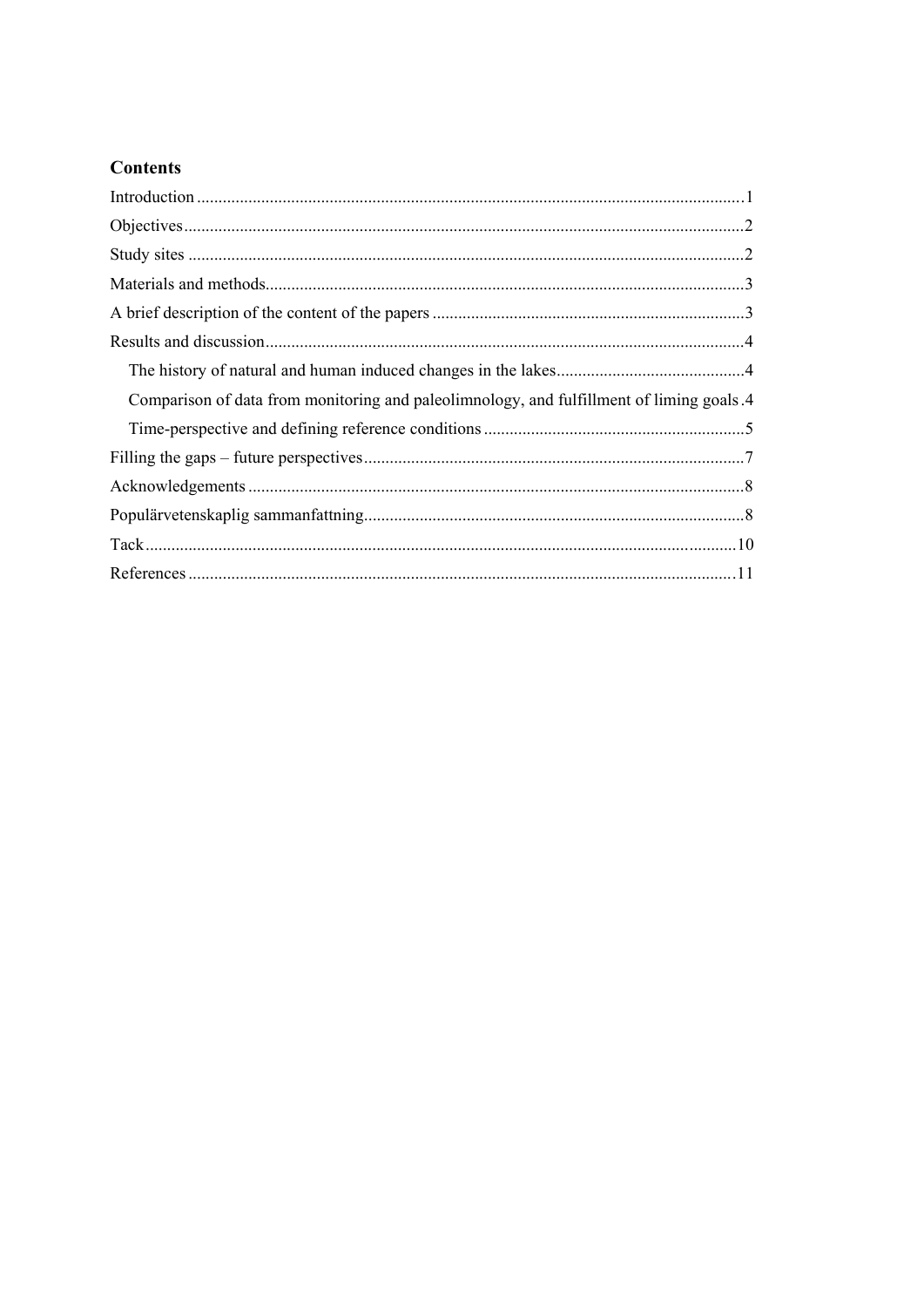#### <span id="page-6-0"></span>**Introduction**

Surface water acidification due to acid deposition was recognized as a threat to life in lakes and watercourses in the 1960s and 1970s (Odén 1967; Jensen and Snekvik 1972; Almer et al. 1974). Since then, thousands of lakes and watercourses in Scandinavia, Great Britain and North America have been classified as acidified. To prevent acidification, the international community made great efforts to reduce emissions of sulfur and other pollutants, resulting in the Convention on Long-Range Transboundary Air Pollution, signed by 49 countries in 1979. Since then a number of programs have been initiated and further policy decisions have been made aimed at reducing the emissions of acidifying compounds. Several monitoring programs, covering both chemical and biological parameters, have been launched in Scandinavia (Moldan et al. 2001; Skjelkvåle et al. 2001), Canada (Jeffries et al. 2003) and the UK (Monteith and Evans 2005), and international monitoring activities (Kvaeven et al. 2001; Skjelkvåle et al. 2005) have been initiated with the aim of evaluating the degree and geographical extent of acidification as well as determining whether recovery has occurred following reductions in acid deposition. In the 1990s concerns were raised that the extent of acidification had been overestimated, for example, that many lakes in northern Sweden were naturally acidic (Ivarsson and Jansson 1995; Korsman 1999; Laudon et al. 1999) .

In 1976 a liming program to counteract acidification was initiated in Sweden and since then 8,000 lakes and 12,000 km of watercourses have been limed (Appelberg and Svenson 2001). Several thousand sites in Norway (Sandøy and Langåker 2001) have also been treated in an extensive liming program, and in Finland, Great Britain, the USA and Canada liming has been performed at some sites, however, on a more experimental scale than in Sweden and Norway (Henrikson and Brodin 1995). The main goals of liming in Sweden are to prevent acidification from taking place in acid-sensitive surface waters until acid deposition is reduced, or to restore natural conditions in acidified waters (Swedish Environmental Protection Agency, 2009). The original restoration goals were pH >6 and alkalinity >100 µeq  $L^{-1}$  (Bernes 1991); however, these goals were later modified and today there are three different pH-categories (pH 5.6, 6.0 and 6.3) based on biological indicators (Swedish Environmental Protection Agency 2002). In the 1990s when it became obvious that many lakes were naturally acidic, concern was expressed about the risk that not only surface waters that were anthropogenically acidified were being limed, but also naturally acid waters. Several studies indicated that naturally acid lakes and watercourses in the northern part of Sweden had been limed, and Bishop et al. (2001) criticized the lack of effort to include these findings in management plans.

A national program called Integrated Studies of the Effects of Liming Acidified Waters (ISELAW) was initiated in 1989 in Sweden. The objectives were to assess long-term chemical and biological effects of liming, i.e. to study whether limed ecosystems recover to a pre-acidified state, and to identify possible detrimental effects of liming (Appelberg and Svenson 2001). Until 2005, when the program was expanded, it comprised 13 lakes chosen to represent typical limed lakes in Sweden. In those lakes, water chemistry, phytoplankton, zooplankton, macroinvertebrates and fish are monitored on a regular basis (www.ma.slu.se)*.*

In 2000 the European Parliament and Council established a framework for water legislation in Europe – the European Water Framework Directive (WFD) (European Union 2000). According to this directive, all waters should have reached a "good" status before 2016. The status of a water body is defined as good when there are 'low levels of distortion resulting from human activity, but deviating only slightly from those normally associated with the surface water body type under undisturbed conditions' (European Union 2000). More commonly, this status is referred to as the reference condition. The definition of reference condition has been thoroughly analyzed in conjunction with the implementation of the WFD, and the complexity of defining a reference condition with respect to naturalness, reasonable management efforts and costs has been highlighted elsewhere (Johnson 2001; Owen et al. 2002; Wallin et al. 2003). In order to reach and control the requisite good status in all surface waters, the WFD requires the establishment of extensive monitoring programs.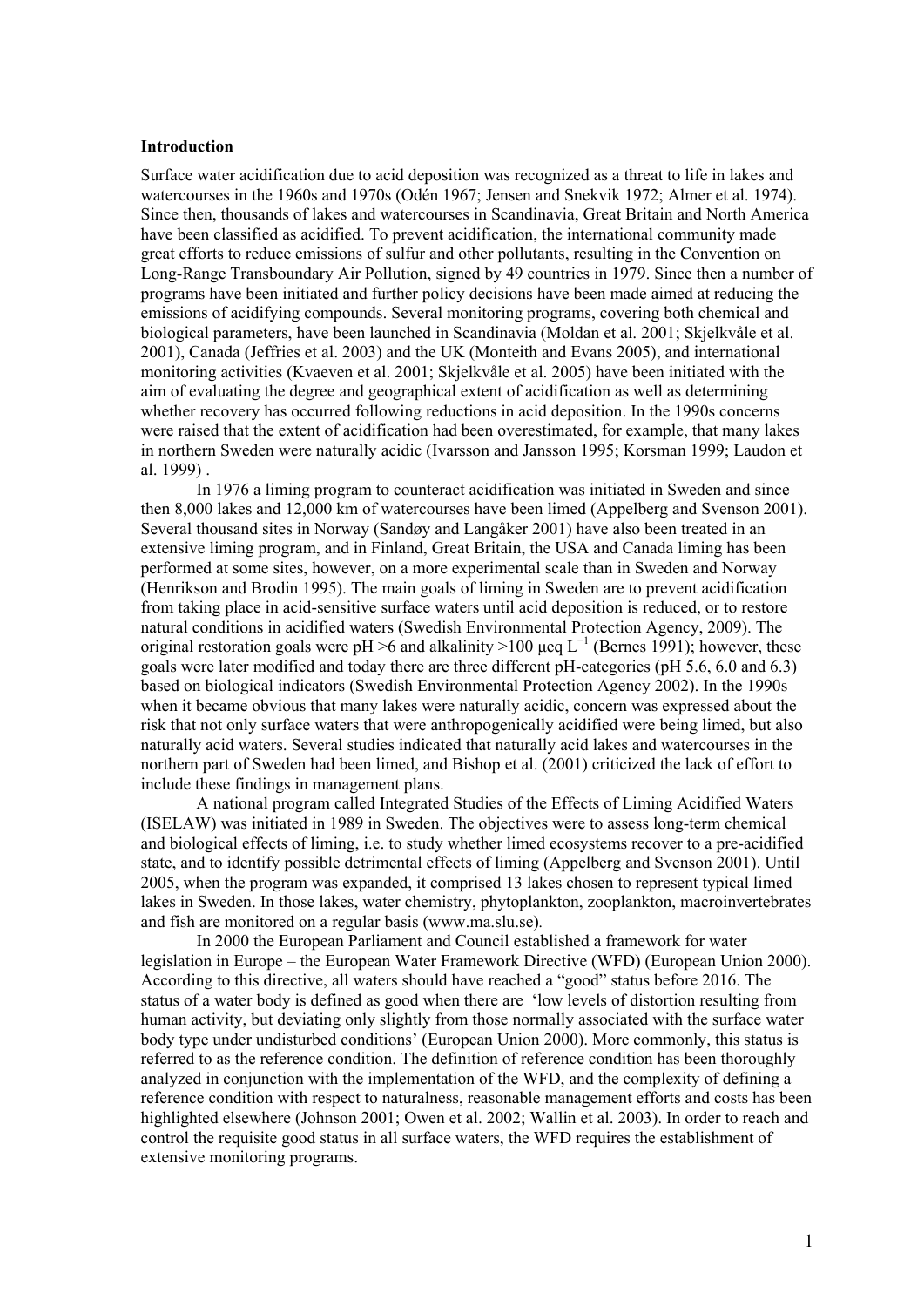<span id="page-7-0"></span>Most monitoring programs in Sweden were initiated when it was recognized that surface water acidification due to acid deposition was occurring or at the time when liming programs were launched; monitoring data from earlier periods are, therefore, usually scarce. To be able to identify if and how lakes have been affected by acidification and liming as well as to define realistic reference conditions, longer time scales need to be considered. In the work of this thesis, paleolimnological methods were used to address these questions over a time scale ranging from decades to millennia. Paleolimnological studies offer the only means of studying the biology and chemistry of a lake and its catchment in the past, prior to the existence of written sources and the initiation of monitoring programs (Smol 2008).

The main paleolimnological indicators used in the investigations associated with this thesis are diatoms. Diatoms have qualities that make them excellent indicators of past changes in lake ecosystems and, for nearly a century, they have been used as environmental indicators (Stoermer and Smol 1999; Smol et al. 2001).

### **Objectives**

The main aims of this thesis were to analyze the ways in which a number of limed lakes have been affected by natural and human induced processes in the past, focusing on lake-water acidity, how liming to mitigate acidification has affected the lakes, whether the limed lakes have reached a reference condition, and finally, what constitutes a realistic reference condition. The following specific questions are addressed within the thesis:

- ! What was the natural condition of limed lakes within the ISELAW program, with emphasis on their acidity status?
- ! What was the history of human impact on the ISELAW lakes?
- ! Were the studied limed lakes acidified due to acid deposition during the industrial period?
- ! Do the monitoring and paleolimnological data agree on the magnitude of acidification and the effects of liming in the lakes during the 20th century?
- ! Have the goals for liming been achieved in the ISELAW lakes?
- ! Does liming cause an unnatural condition in lakes, i.e. is the ecosystem produced as a result of liming one that never occurred in Swedish lakes in the past?
- ! How can we define a realistic reference condition in lakes affected by human activities?

#### **Study sites**

Twelve of the thirteen ISELAW lakes have been studied with paleolimnological methods. They are situated in southern Sweden (Papers I and II). Long sediment cores from these lakes were sampled in the winters between 1999 and 2003. Surface sediments from other limed lakes (Paper III) were sampled from a boat in autumn 2007. Overall, the data set includes 31 lakes that have been continuously limed either directly on the surface or indirectly via upstream lakes, inlets and wetlands over a period of at least 10 years.

Reference sediments, i.e. pre-industrial sediment samples from 291 reference lakes (Paper III), have been sampled by researchers from the Environmental Change Assessment research group (Umeå University) on a number of occasions during the last 25 years (Renberg and Hultberg 1992; Renberg et al. 1993a; 1993b; Korsman et al. 1994; Korsman and Birks 1996; Ek and Korsman 2001; Ek and Renberg 2001; Guhrén et al. 2003). All lakes are situated on granitic bedrock with shallow soils and the vegetation in the catchments is mainly dominated by Scots pine (*Pinus sylvestris*), Norway spruce (*Picea abies*) and birch (*Betula pubescens*). The lakes are typically between 0.01 km<sup>2</sup> and 7 km<sup>2</sup> in area and have a maximum depth between 2 m and 47 m.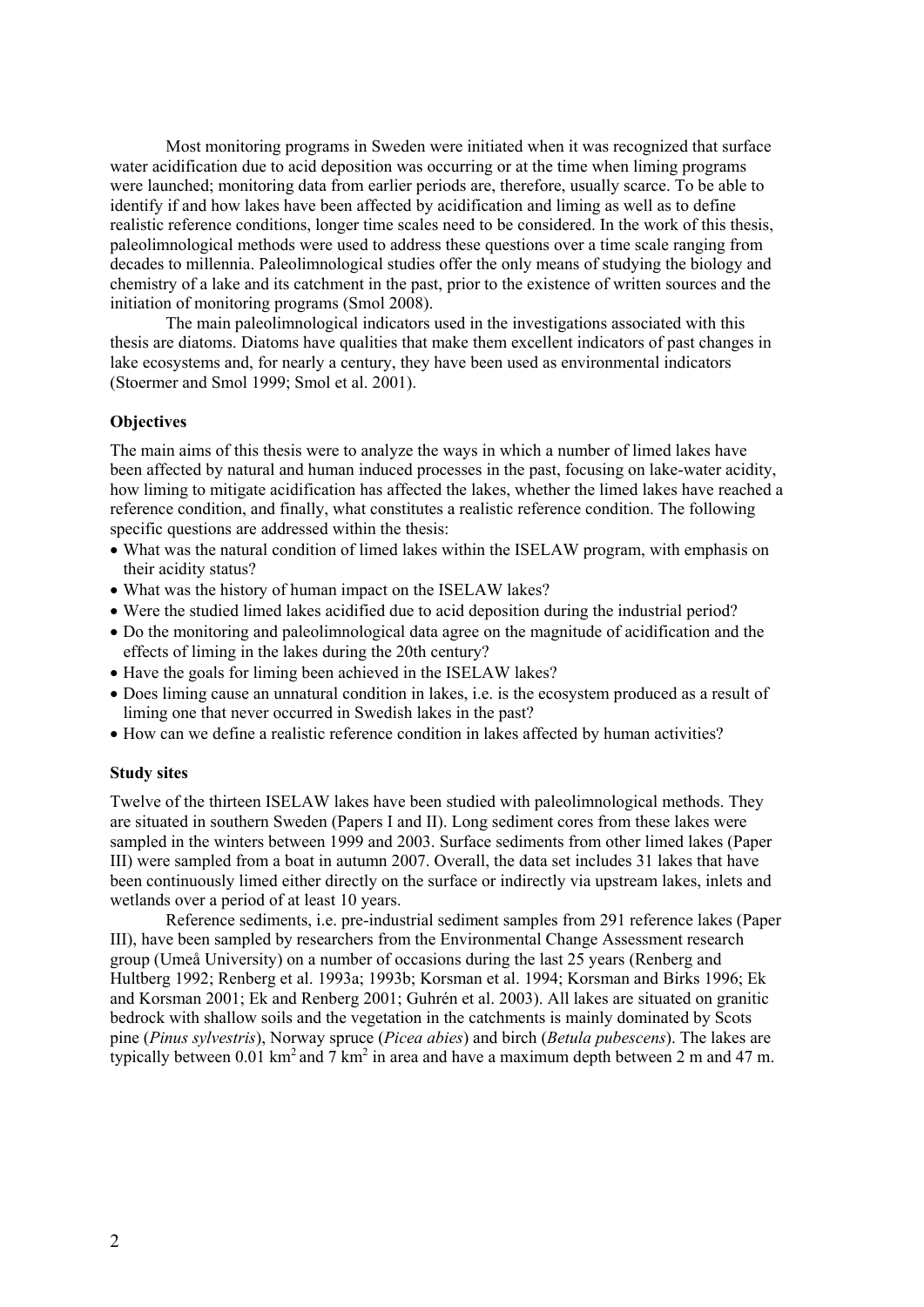#### <span id="page-8-0"></span>**Materials and methods**

Recent sediments (0-40 cm depth) were sampled with a HTH sediment corer (Renberg and Hansson 2008) or a modified version of the freeze corer described by Renberg and Hanson (1993). Deeper sediments were sampled with a Russian peat corer (Glew et al. 2001). The cores were usually taken in the deepest basin of each lake. The cores taken with the HTH sediment corer were sub-divided directly into containers, normally into 0.5 or 1 cm increments. The sediment cores taken with a freeze corer or a Russian peat corer were sub-sampled in the laboratory.

Diatom samples were prepared following standard procedure (Battarbee 1986; Renberg 1990). A total of 200-600 diatom valves were counted in each sample and identified, principally following the taxonomy of Krammer and Lange-Bertalot (1986-1997) and Stevenson et al. (1991). For Papers I, II and IV, diatom-based pH reconstructions were performed with weighted averaging regression and calibration using the software CALIBRATE version 0.81 (Juggins and ter Braak 1997). Two different diatom calibration data-sets were employed: the SWAP data-set with a bootstrapped root-mean-square-error of prediction (RMSEP) of 0.32 pH units (Stevenson et al. 1991) and the data-set of Korsman and Birks (1996) with a jack-knifed RMSEP of 0.36 pH units. Ordination analyses, performed with the computer program CANOCO version 4.5 (ter Braak and Šmilauer 2002), were used in Papers I and III. In Paper I a linear species response model, i.e. Principal Component Analysis (PCA) (Pearson 1901), and in Paper III a Detrended Correspondence Analysis (DCA) (Hill and Gauch 1980), were used. In Paper I Simpson's index (1-D) was used as a measure of diversity (Washington 1984). In Paper III, analogue matching was carried out using the computer program C2 data analysis version 1.4.3 (Juggins 2005) with squared chord distances (Overpeck et al. 1985).

In Paper I, analysis of lead and flyash particles (SCP - Spheroidal Carbonaceous Particles) was carried out. Lead analyses – concentrations ( $\mu$ g g<sup>-1</sup> dry sediment) and stable isotope ratios  $(^{206}Pb/^{207}Pb)$  – followed standard procedures (Brännvall et al. 2001), and SCP analysis (number of particles  $g^{-1}$  dry sediment) followed the method described in Wik and Renberg (1996). In addition, pollen analysis was carried out, and both preparation and analysis followed Moore et al. (1991).

The monitoring data used in Paper II was provided by the Department of Aquatic Science and Assessment at the Swedish University of Agricultural Sciences in Uppsala (www.ma.slu.se), acting as a data host for the Swedish Environmental Protection Agency. Included in the monitoring data, which has been collected since 1989, are benthic invertebrates and fish (sampled once a year), zooplankton (sampled monthly in the summer) and pH-measurements (sampled at least once a month). Also some biological and water chemistry data collected from the late 19th century until 1989 are available.

### **A brief description of the content of the papers**

**Paper I** examines the long-term history of 12 of the lakes in the ISELAW program; the specific aims were to define natural lake conditions and study the effects of early human impact, acidification, and liming. Diatom analysis was used to assess how diatom communities changed in the lakes from ancient times until the present, and to infer past lake-water pH conditions. Pollen analysis was used to study vegetation change and land use history; lead and flyash particles (SCP) were used as indicators of the impact of airborne pollution.

**Paper II** compares the monitoring data from 12 of the ISELAW lakes with data from the paleolimnological investigations in order to assess how well the two methods agree with respect to the rate of recent acidification and the effects of liming. Based on this comparison, questions about defining reference conditions, acidification, and restoration by liming are addressed. **Paper III** compares diatom species composition in the surface sediments of thirty-one limed lakes with the diatom species composition in a reference data set of sediment samples from preindustrial times in 291 Swedish lakes. The aim was to assess whether liming creates a unique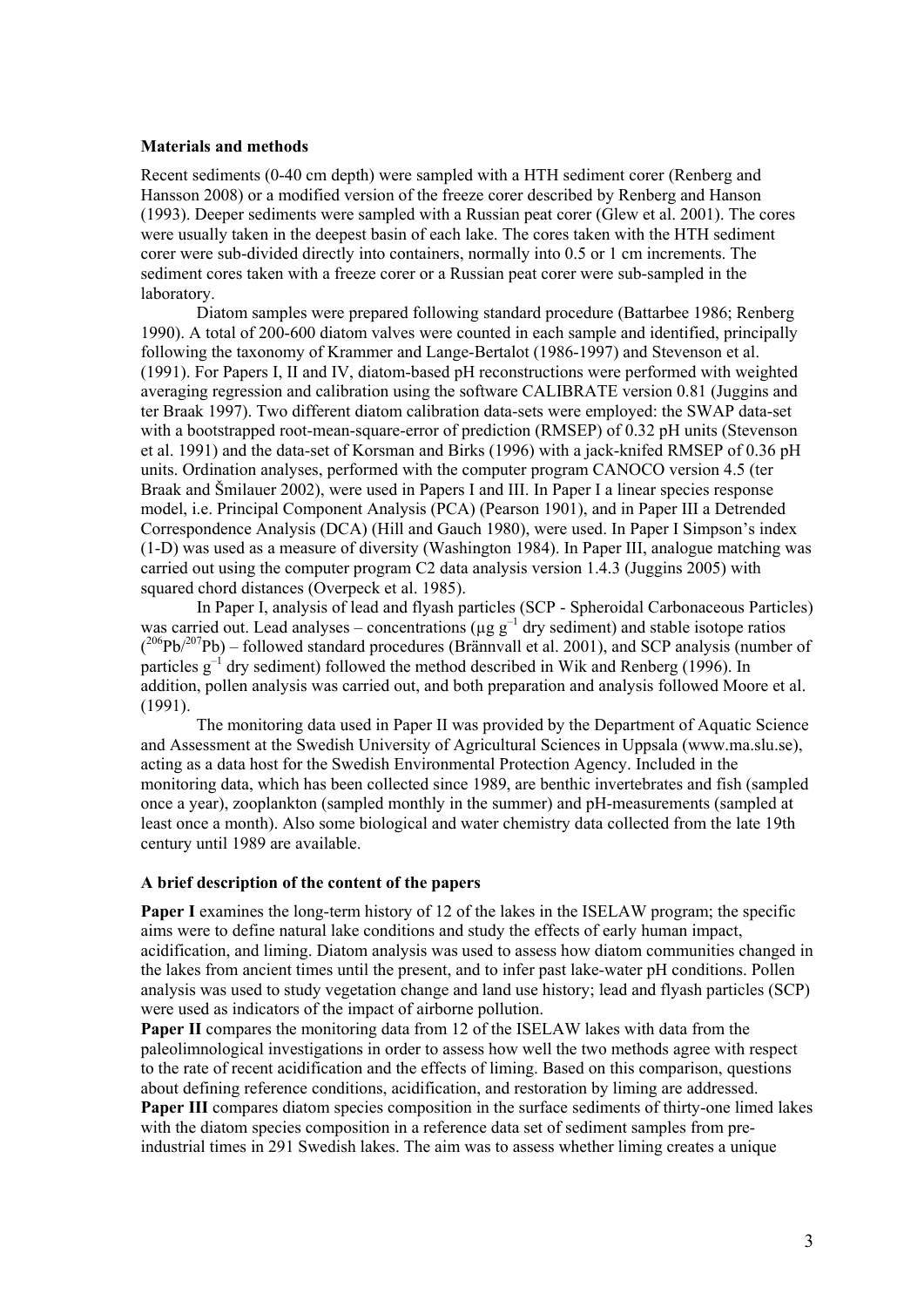<span id="page-9-0"></span>diatom composition that has never occurred in Swedish lakes before. Also addressed is the issue of what constitutes a realistic reference condition.

**Paper IV** summarizes five paleolimnological case-studies to discuss the benefits of examining a longer time perspective in environmental management. This paper contributes to the thesis by the case-study on acidification and liming and the associated discussion.

#### **Results and discussion**

#### *The history of natural and human induced changes in the lakes*

In six of the limed lakes in the ISELAW program, according to the diatom analyses (diatominferred pH), a period of higher lake-water pH began between 2000 and 1000 years ago. This alkalization period was the result of land-use, mainly forest burning and livestock grazing, as evidenced by pollen from anthropocores (herbs and graminoids introduced by man) and apophytes (shrubs, herbs and graminoids favored by man). Other ISELAW lakes are situated in areas where mining has been practiced during the last millennium. These lakes are affected by regional pollution emissions and probably also by land-use related to mining, for example timber cutting (Törnqvist 2008). In addition, all lakes in Sweden, and particularly in southern Sweden, have been affected by considerable amounts of long-range airborne pollution since at least medieval times (Renberg et al. 2000; Brännvall et al. 2001; Bindler et al. 2002). Besides human impact, the lakes have gone through natural changes during the course of the Holocene (lake ontogeny), which have also affected lake acidity. In the lakes where the entire Holocene sediment deposit (or at least a substantial part of it) was recovered, an initially high pH (6.5-7.3) was in most of the lakes followed by a slow decline in pH during the first millennia caused by the development of soils and peatlands, reaching a pH of 5.3-6.5. This lower pH usually persisted until it was increased by human land-use activities in the catchments or it was decreased by acid deposition in the  $20<sup>th</sup>$  century. The latter was observed in five of the twelve ISELAW lakes.

Since liming in all of the twelve lakes was initiated because they, according to the criteria for selection, were subjected to acidification in the 20th century, it was a surprise that the paleolimnological analysis only detected recent acidification in five of them. Even though there are possible problems and limitations with paleolimnological investigations, such as mixing and relocation of the sediment in the lakes or very low sedimentation rates concealing shifts caused by recent acidification, this cannot fully explain why there were no clear acidification signals in the recent sediments of seven of the lakes. Probably, several of the lakes were not recently acidified. In Paper IV the long-term impact of human activities on lakes is further emphasized. Similar shifts in pH as detected in the ISELAW lakes, caused by natural development and human impact, have been described previously for many Swedish lakes (Renberg et al. 1993b; Paper IV).

*Comparison of data from monitoring and paleolimnology, and fulfillment of liming goals*  According to the monitoring data from the ISELAW program, all twelve lakes were acidified due to acid deposition in the 20th century, and hence, liming was initiated as a mitigation measure. However, the available lake monitoring data, pertaining to fish, benthic invertebrates and zooplankton are scattered, in many of the lakes they are completely lacking, and sometimes they are even contradictory during the pre-liming period. Even though pH measurements are usually more common than biological data, measurements are still scarce and irregular in many of the lakes, and in two lakes, no measurements from the time prior to liming were available. When comparing measured and diatom-inferred pH from the period prior to liming the measured pH values in five lakes are within the margin of error of the reconstructions, and for five lakes the difference between measured and diatom-inferred pH is more than 1 pH unit. When monitoring data are comprehensive, the agreement between the two methods improves, which may demonstrate the problem of drawing conclusions from fragmentary data sets. During the liming period the monitoring data shows recovery of the fish population in all lakes except one. However, as pointed out by Reizenstein (2000), it is difficult to draw unambiguous conclusions about the reasons for changes in fish populations, especially since many fish species had been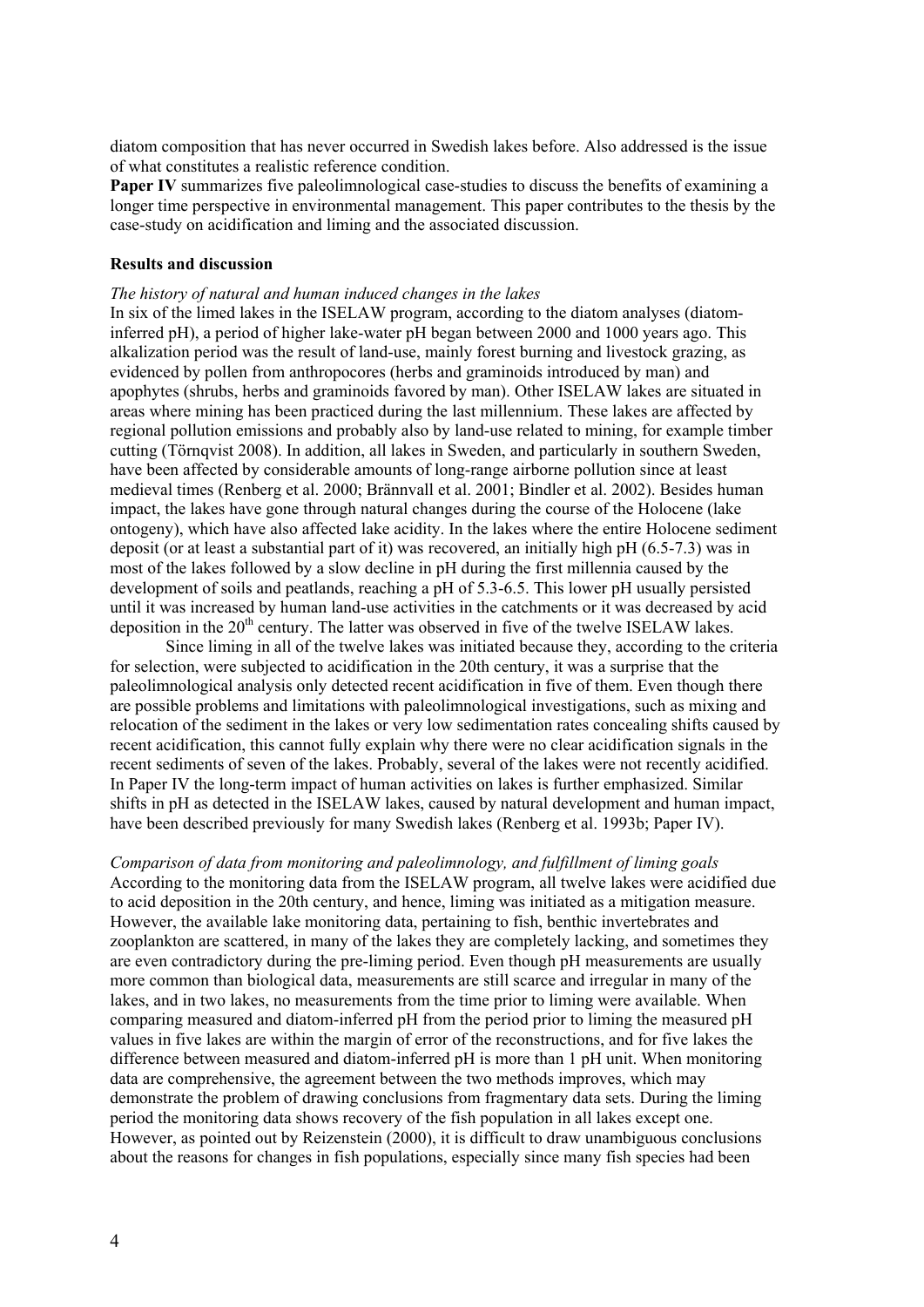<span id="page-10-0"></span>stocked into the ISELAW lakes. The number of taxa and the abundance of acid sensitive species of zooplankton and benthic invertebrates increased in all lakes where data was recorded prior to liming (Persson and Ekström 2001). The pH measurements showed a clear increase in pH in all lakes after an initial phase of large fluctuations (Persson and Wilander 2002). The diatom-inferred pH increased in all lakes, although, in several cases, this was within the margin of error of the reconstruction model. For the liming period, the agreement between the monitored pH and the diatom-inferred pH is within the margin of error of the reconstructions in seven of the lakes, and in five lakes the discrepancy is more than 0.5 pH units. The better agreement between the two methods after liming is probably due to improved monitoring data series after the initiation of the ISELAW program.

So, have the goals of liming been achieved in the ISELAW lakes? Even though most of the monitoring data suggest that lakes have recovered after acidification, the paleolimnological data tell a different story, at least in part. Liming caused changes in the diatom communities; this can be attributed to one of three different responses: 1) a return to a diatom composition that existed previously in the lake one hundred to several thousand years ago; 2) a diatom composition previously not found in the lake; or 3) very small shifts in the diatom composition. The last response is, for example, found in Brändasjö, the examination of which is described in more detail in Paper IV. Brändasjö is a naturally acidic, brown-water lake, where no change in the diatom composition due to recent acid deposition or liming was detected, i.e. it is a lake where liming was not needed.

In several of the ISELAW lakes a diatom composition that existed earlier in the history of the lakes was established after liming. It can appear that liming has been a successful measure in these lakes; however, this is not necessarily the case. First, if a lake was not subjected to acidification in the 20th century, the liming itself is a human induced disturbance that moves the lake ecosystem away from a natural state. Second, if a lake is returned to a state that the fundamental properties of the catchment cannot currently support, such as the pristine conditions after lake formation or during ancient periods of impact from early agricultural activities or mining, that state cannot be considered to be sustainable. Without a clearer definition of what constitutes a good status in limed lakes according to the WFD, taking into consideration data quality, long-term human influence and natural development of the lakes, it is not possible to define whether such a status has been reached in the ISELAW lakes.

These results show that paleolimnology has a role to play in the assessment of acidification and liming, over both long and short time scales, especially where monitoring data are scarce. It also shows the importance of designing monitoring programs so that they produce reliable and long data series that can be evaluated effectively. This is important for practical work linked to the WFD.

In some of the ISELAW lakes, liming resulted in a diatom community that had not previously existed in the lakes. This response had already been observed by Renberg and Hultberg (1992) in their investigation of Lysevatten. This raises the question of whether liming causes an unnatural condition in some lakes, i.e. an ecosystem produced as a result of liming that never occurred in Swedish lakes in the past. However, a comparison of diatoms in surface sediment samples of 31 limed lakes with pre-industrial reference samples from 291 lakes showed that liming does not create an unnatural diatom composition.

#### *Time-perspective and defining reference conditions*

The history of human impact on the lakes is longer than assumed in most programs of measure. Usually the 19th century is considered to be a period when lakes were in a relatively unaffected condition (Swedish Environmental Protection Agency 2007). In the paleolimnological studies presented in this thesis it was clearly demonstrated that the use of the 19th century as a reference is questionable. So, what is a realistic reference condition to aim at in order to fulfill the goals of the WFD, i.e. to establish a condition that corresponds to low levels of distortion resulting from human activity (a natural lake), and at the same time to achieve this at a realistic cost and level of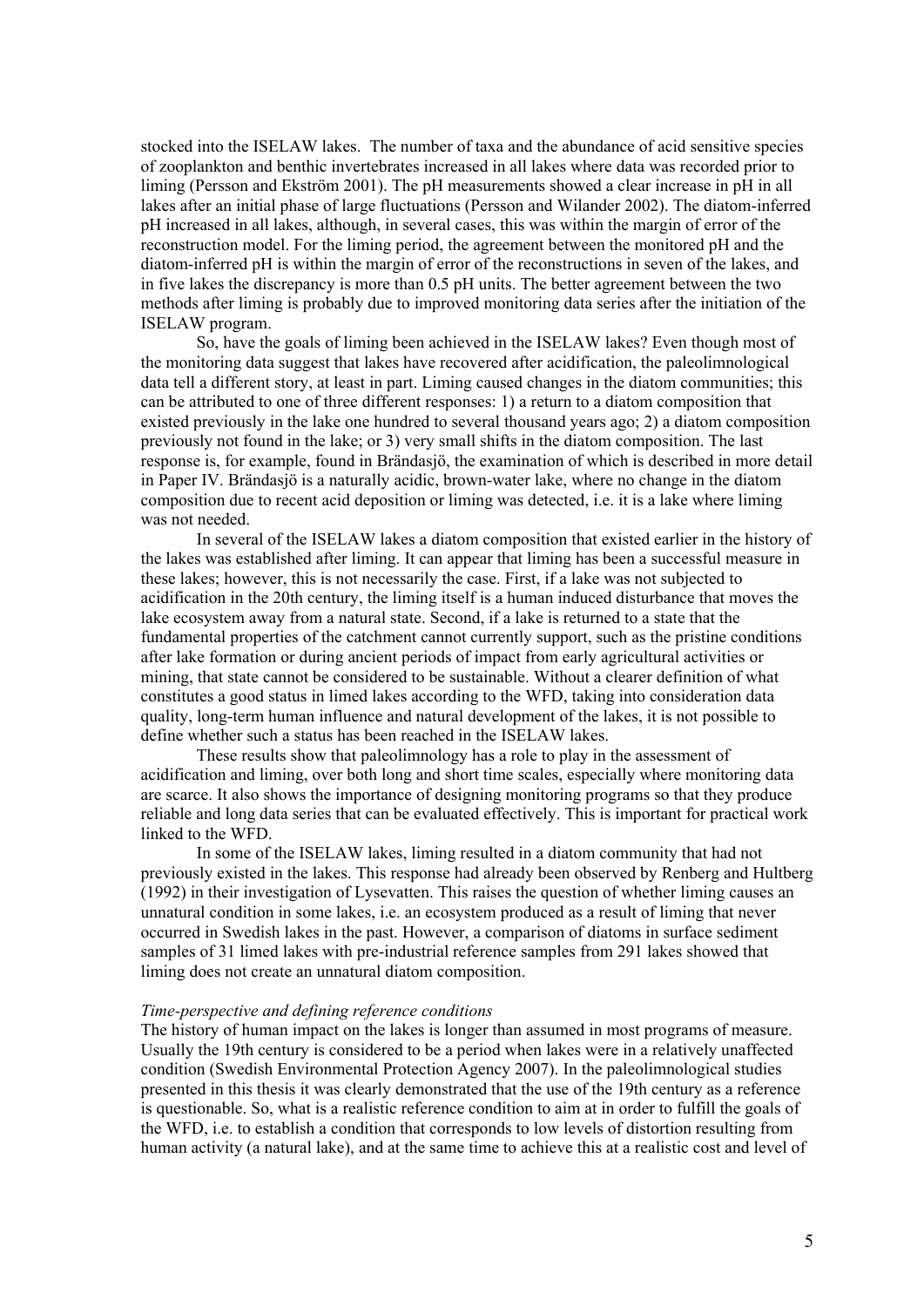management? First, a longer time-perspective needs to be considered. In Paper I the condition that existed a few thousand years ago, prior to extensive agricultural land-use, was suggested as a natural reference condition. However, lakes need to be considered individually on a site-specific basis. Each lake has its own local history of human activities such as agriculture, mining and forestry. In some lakes the 19th century might represent a state that can be considered to constitute a reference condition in the spirit of the WFD definition; in other lakes a perspective of several hundred up to several thousand years is necessary to find a site-specific reference condition.

When a site-specific reference condition, in the sense of the condition that existed prior to extensive human impact, has been defined, it can appear to be a realistic reference condition to aim for in programs of measure. However, a strict site-specific reference condition does not take full account of lake ontogeny and contemporary anthropogenic impact. Since ecological systems are dynamic, a condition that existed hundreds to thousands of years ago would probably not exist naturally today, even without impact from, for example, anthropogenic acidification. In addition, even though a condition representing low levels of distortion resulting from human activity represents good status in terms of the WFD, we cannot ignore the fact that the current state of the landscape is, to a large extent, a product of human impact in the past. To be able to define a realistic reference condition, the effect of a certain level of human activity has to be considered.

I argue that the site-specific reference condition should be evaluated against a general reference data set, as described in Paper III. However, a general reference data set, including information from hundreds of lakes distributed over a large geographical area and lakes of many different types could lead to a pointless evaluation, since almost all limed lakes will have an analogue in such a data set. Hence, a reference data set comprising lakes subdivided into classes with appropriate lake and catchment characteristics, reflecting the chemical or biological variable under consideration should be used. Such a type-specific reference condition is recommended within the WFD and has been applied in studies defining reference condition in eutrophic lakes in the UK (Bennion et al. 2004).

A somewhat similar approach is also taken within the current classification of impact of acidification on Swedish lakes, where the hydrogeochemical model MAGIC is used (Swedish Environmental Protection Agency 2007). The paleolimnological approach and MAGIC modeling are two different ways of answering the same question, namely what is a realistic reference condition? Hence they can complement each other; where a lack of data makes MAGIC modeling uncertain paleolimnological methods can be applied and *vice versa*. The difference in approaches, with MAGIC using hydrogeochemical data from the lake catchment and paleolimnology using biological remains in the sediment, also results in the two methods providing different benefits. For example, paleolimnological studies can provide a time-perspective of several thousand years, as shown in this thesis, and MAGIC can provide a good estimate of the natural variability in lake pH on a seasonal to decadal time-scale (Erlandsson et al. 2008) where monitoring data is lacking.

Following the recommendation outlined above, a more realistic reference condition could be defined, using paleolimnological investigations. Initially the cost of establishing such a reference condition may seem high. On the other hand, unnecessary management costs resulting from unrealistic goals can be avoided.

The discussion about defining a realistic reference condition does not only concern limed lakes, but all lakes that have experienced changes caused by human activities. It is essential to incorporate a long-term perspective in all environmental planning and management, when establishing monitoring programs and in defining reference conditions to set realistic goals and manage lakes so that they attain a sustainable condition.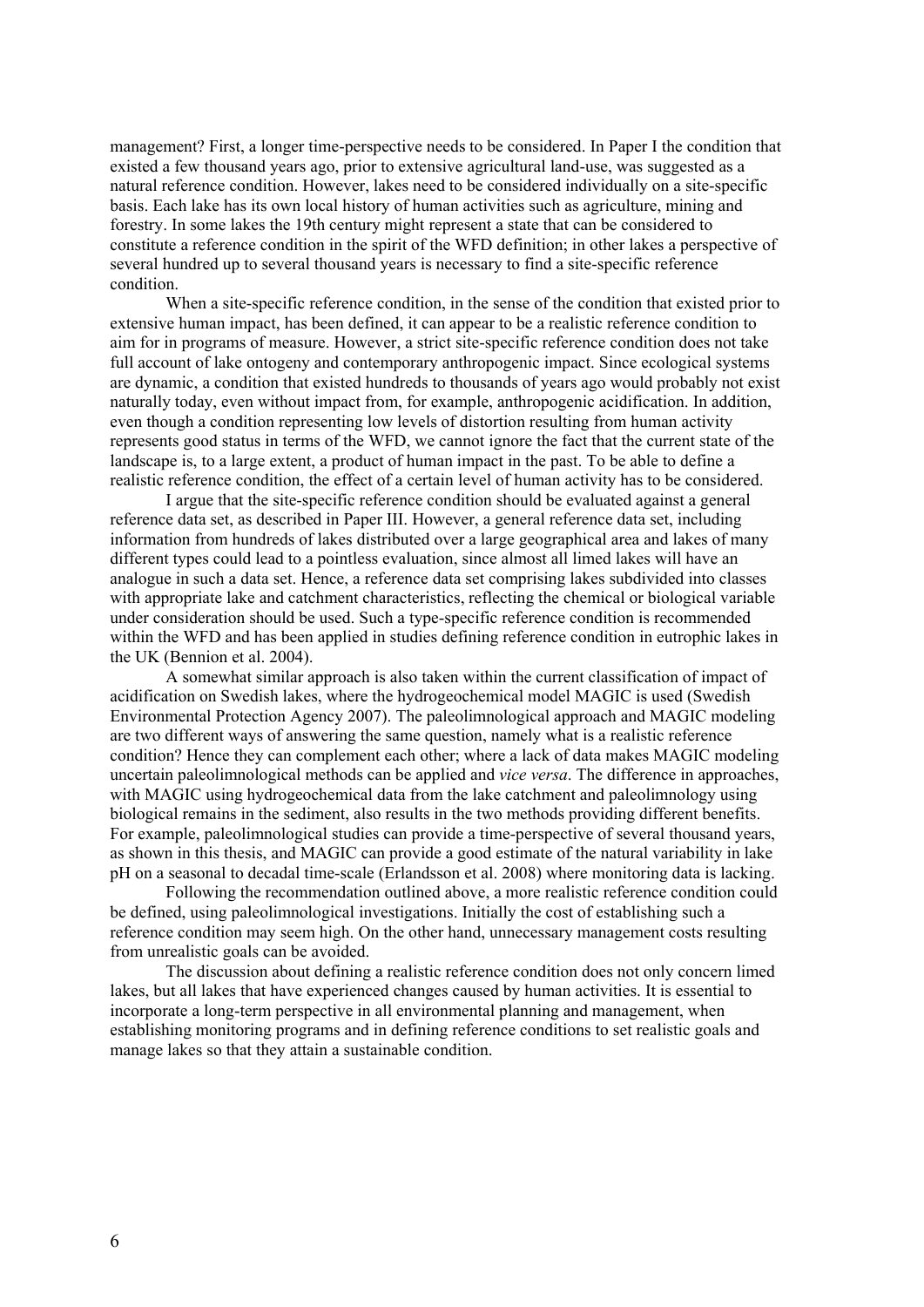#### <span id="page-12-0"></span>**Filling the gaps – future perspectives**

Because there are different responses to the liming of lakes and my data set is relatively small, it would be valuable to study a larger number of limed lakes using paleolimnological methods. Building up such a data set opens up opportunities for categorizing the lakes, and defining the type of lake in which a diatom assemblage will respond in a certain way. This might allow us to identify lakes where liming can be terminated since no human induced acidification has occurred or where liming does not fulfill the goals of establishing a natural system. In this way, for example, natural systems adapted to slightly acidic conditions would be maintained and the money spent on liming could be directed to necessary environmental management. Such a project could include the 40 lakes in the expanded ISELAW program, launched in 2005. Monitoring data are more extensive for these lakes than for Swedish lakes in general. In addition, sediment cores already collected from about 20 limed lakes sampled in 2007 (Paper III) but not yet analyzed for historical trends could be included. Liming has been conducted on a large scale and over a long time in Sweden, and these limed lakes offer a unique opportunity to study ecological effects of abrupt changes in lake-water pH and the chemical composition of the water. Furthermore, an extensive database derived from paleolimnological studies of limed lakes would provide an opportunity to learn more about how to establish large scale programs of measures and management plans directed towards other environmental problems, in a sustainable way.

In a pilot assessment, not presented in this thesis, I found that lake size, maximum and mean depth, secchi depth (few measurements), altitude and geographical coordinates explained very little of the variation in diatom composition in the reference data set used in Paper III. In lakes in the UK it has been shown that lake size and depth are important factors in categorizing lakes for defining a reference trophic level (Bennion et al. 2004). I would like to determine which factors need to be taken into consideration when classifying lakes into acidity-related classes. Appropriate classification of lakes is important for defining realistic reference conditions. The importance of the correct classification of lakes is stressed in a new extensive project that will be launched at the end of 2009 by the Swedish Environmental Protection Agency.

Undertaking a series of diatom analyses in a sediment core is time consuming, and expert knowledge is required. To be able to incorporate diatom analysis of sediments on a more regular basis in the monitoring of surface waters and in defining reference conditions, the method needs to be developed to reduce the effort and costs to a more realistic level. Experience from, for example, analyses of chironomids (Heiri and Lotter 2001; Larocque et al. 2001), show that in most cases the outcome of the analyses (e.g. inferred pH) is dependent on a few dominant species, suggesting that analyses could be simplified. In a Swedish report by Gälman et al. (2009), dealing with classification of water quality in streams in accordance with the WFD in the county of Västerbotten (northern Sweden), it was suggested that only 40 diatom valves needed to be counted per sample at most sites for a reliable classification. It was also suggested that the taxonomic resolution could be reduced and taxa occurring in low abundances could be excluded without adversely affecting the classification. A similar approach is probably applicable to the analysis of sediment profiles in lakes. Besides evaluating how diatom analysis could be more efficient it would also be interesting to analyze how many pre-industrial sediment samples are needed to give reliable results pertaining to the natural development of lakes and human impact on them during the last millennia. Finding a way to implement diatom analysis of sediments in monitoring programs, in the practical work with defining reference conditions and in designing programs of measure would improve the quality of such work, adding all the benefits of the paleolimnological approach.

Diatoms are only one of many kinds of biological remains in lake sediments and different organisms provide valuable information about past environmental conditions. For example, Bigler et al. (2006) showed that fossil remains of diatoms, chironomids and cladocerans in the surface sediment of 30 lakes in the Engadine area of Switzerland had potential as indictors for different environmental variables. It would be interesting to combine data relating to different sedimentary remains in order to obtain a more robust tool for identifying past natural and human induced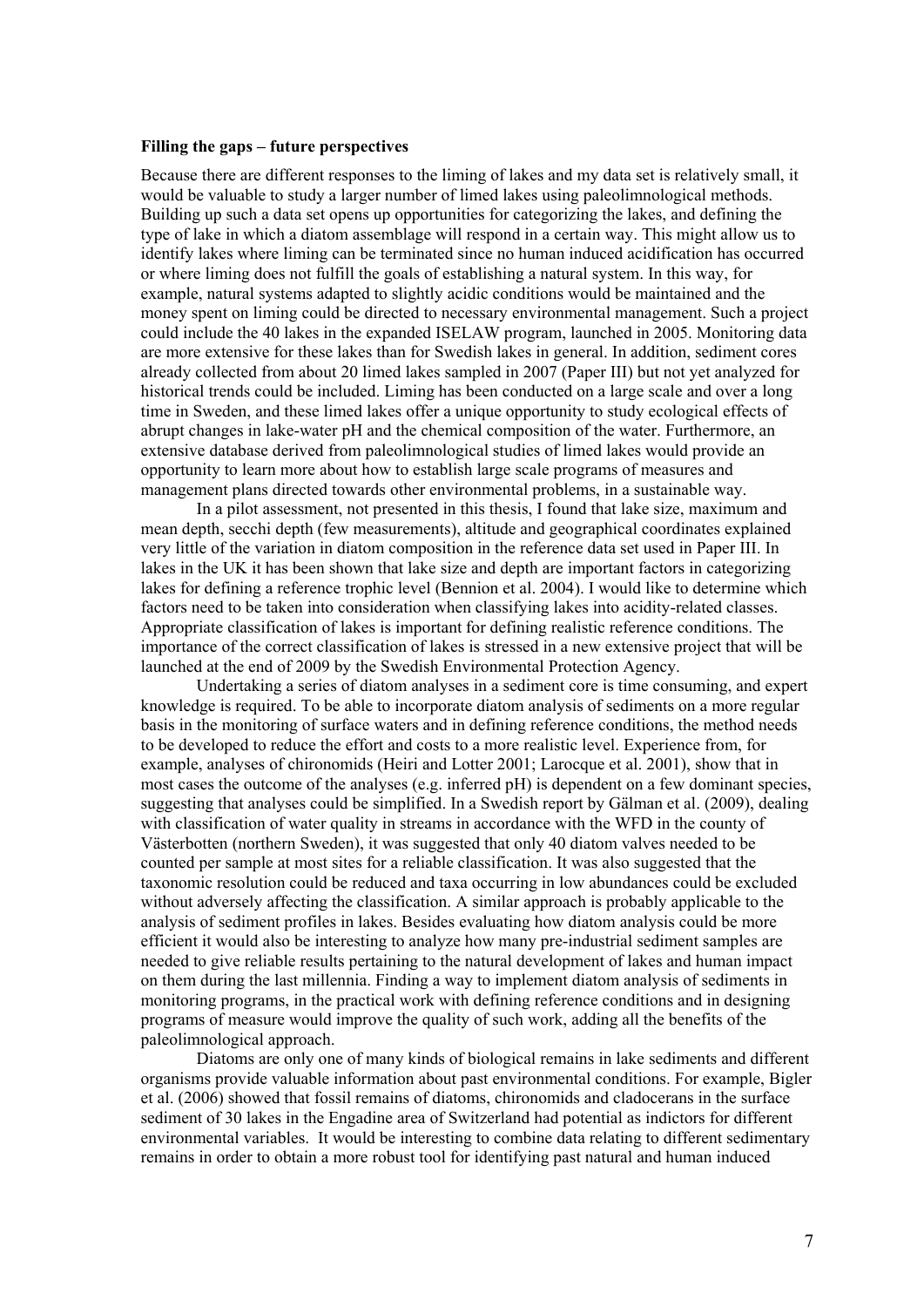<span id="page-13-0"></span>changes in lakes, not only with respect to acidity status but also other important factors for environmental management. A combination of several proxies also gives the opportunity to differentiate between different causes of change, such as climate change and altered land-use regimes. Proxies that could be combined with diatom analysis include established techniques such as analysis of cladoceran remains (Bos and Cumming 2003; Johansson et al. 2005; Sweetman and Smol 2006), as well as promising new techniques such as inferring past lake-water color using Fourier-transform infrared spectroscopy (FTIR) and near infrared spectroscopy (NIR) (Rosén 2005; Rosén and Persson 2006).

In Paper II it was concluded that some of the limed lakes were not really suitable for paleolimnological studies. At least four confounding factors were identified: very low sediment accumulation rates reducing the time resolution of the samples; resuspension and relocation of littoral sediments; natural sediment mixing due to benthic invertebrates; and sediment mixing due to repeated sediment sampling for monitoring programs, for example, using an Ekman dredge. For future incorporation of paleolimnological investigations as a routine aspect of monitoring, it would be beneficial to address this issue further, by trying to identifying lakes where the risk of these confounding factors is high.

#### **Acknowledgements**

Special thanks to my supervisor Ingemar Renberg and my co-supervisor Christian Bigler for valuable and knowledgeable support. Thanks to Gunnar Persson at the Department of Aquatic Science and Assessment at the Swedish University of Agricultural Sciences in Uppsala, for valuable discussions and for generously sharing knowledge and data from the ISELAW program. Thanks to colleagues, field-workers and laboratory personnel for contributing to my thesis. This project was financed by the Swedish Environmental Protection Agency and The Faculty of Science and Technology, Umeå University.

#### **Populärvetenskaplig sammanfattning**

De flesta av Sveriges sjöar bildades för tusentals år sedan. Några när inlandsisen drog sig tillbaka (från 15 000 till 9 000 år sedan) och några när havet, som nu kallas Östersjön, omformades under årtusendena efter isavsmältningen. Sedan sjöarna bildades har det kontinuerligt avsatts material på botten av dem, material som har kommit via luften, marken och vattnet och består av allt från döda växt- och djurdelar till mineraler från berggrunden. Det här är geggan som silar mellan tårna när en badare sätter ned fötterna, även kallat sediment. Framför allt i djupare och lugnare delar av sjön bildar sedimentet en tidsserie där den nedersta delen är äldst och den översta yngst. Genom att provta en del av sedimentet, utan att röra om i det, kan vi studera vad som har hänt i och kring sjön sedan den bildades. Sedimentet utgör ett historiskt arkiv som inte motsvaras av något annat tillgängligt arkiv.

En av de lämningar som förekommer i sedimentet är kiselalger. Kiselalger finns i alla vatten. Har du någon gång halkat på en hal sten när du ska ta dig ett dopp är det mycket troligt att det beror på kiselalgerna som växer på stenen. Kiselalgernas skal består av kisel, därav namnet. Var och en av de hundratals arter som finns har sin egen form på skalet, vilket gör att de kan kännas igen med hjälp av mikroskop. Varje art trivs bäst i en viss miljö (t ex vad gäller pH, näringsämnen och temperatur). Genom att undersöka vilka arter av kiselalger som förekommer på en viss nivå i sedimentet, kan sammansättningen av arter översättas till ett mått på t ex vilket pH sjön har haft under den tidsperiod provet omfattar. Det är främst sådana analyser som gjorts i den här avhandlingen.

Under 1960-talet visade det sig att sjöar och vattendrag försurats av surt nedfall, vilket är ett av vår tids stora miljöproblem. För att motverka försurningen har internationella avtal skrivits på för att minska utsläppen av de försurande ämnena. I Sverige startades 1976 ett omfattande program med kalkning av sjöar och vattendrag. De huvudsakliga målen med kalkningen är att motverka effekterna av försurningen och återställa försurade sjöar till ett naturligt tillstånd.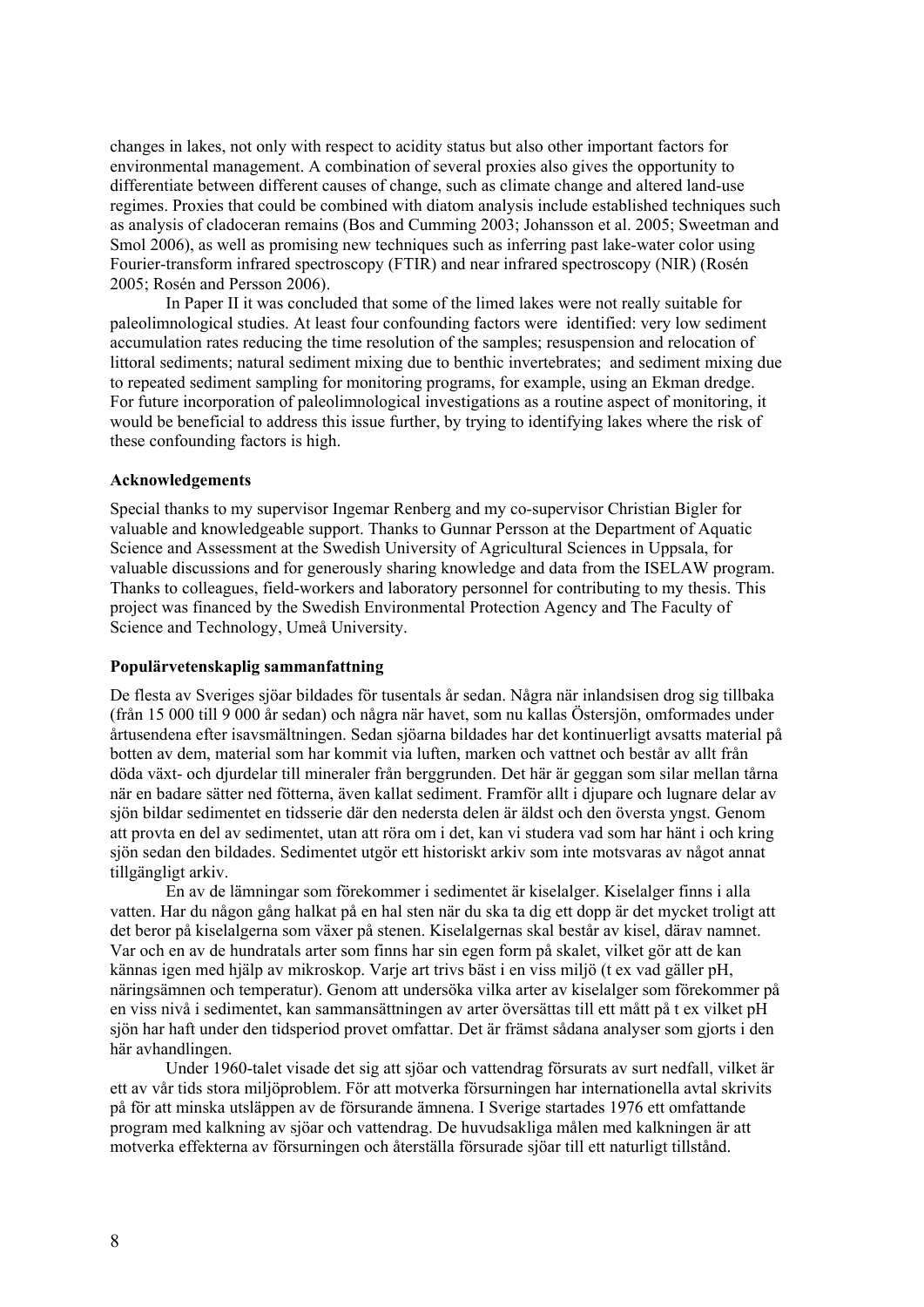Samtidigt som försurningen uppdagades och kalkningen startades påbörjades också övervakningsprogram. I dessa mäts t ex pH och näringsämnen och artsammansättning av fisk, bottenlevande djur, djurplankton, vattenväxter och växtplankton undersöks i utvalda sjöar och vattendrag för att se vilket tillstånd de har och hur detta tillstånd utvecklas. I de övervakningsprogram som har startats är tidsserierna inte längre än ett trettiotal år. Före det finns bara sporadiska dokumentationer från sent 1800-tal och början på 1900-talet för vissa sjöar. I början på 2000-talet kom ett direktiv från EU som kallas för vattendirektivet. I det står att alla vatten i Europa ska uppnå en god status innan år 2016. Ett referenstillstånd ska uppnås, vilket innebär att de arter som förekommer i t ex sjöar ska vara de som naturligt förekommer där. Miljön i tex sjöar ska vara naturlig och det får bara förekomma en liten påverkan från människan.

I den här avhandlingen har jag studerat kiselalger i sediment från framför allt kalkade sjöar ur ett mångtusenårigt perspektiv för att undersöka deras naturliga tillstånd, den historiska mänskliga påverkan, påverkan från försurning och kalkning, och vad ett realistiskt referenstillstånd i sjöar som påverkats av människan är.

Jag har kunnat visa att det naturliga tillståndet i de kalkade sjöarna är föränderligt. När sjöarna bildades omgavs de av landområden som var nyexponerade. Det fanns inget egentligt jordtäcke och ingen vegetation. Om ni studerat bilder på områden kring de inlandsisar som finns idag på t ex Grönland, vet ni hur det har sett ut runt dessa sjöar. Allteftersom tiden gick bildades det jordar, växter började slå rot och så småningom omgavs sjöarna av skog och myrmarker. Den utvecklingen speglas i sedimentet. Artsammansättningen av kiselalger i sedimentproverna visar att pH-värdet i början var högt och sedan sjönk det sakta under tusentals år med ca 0,1 enheter/årtusende i de flesta av sjöarna.

Jag har också kunnat visa att påverkan från människan började mycket tidigt. Ett jordbrukssamhälle växte fram för 2000 till 1000 år sedan, som framför allt bestod av skogsbete och svedjebruk. Det här påverkade närliggande sjöar. pH-värdet ökade när markerna öppnades upp och mer material och näringsämnen kunde transporteras från marken till vattnet. Flera sjöar har också påverkats av gruvverksamhet. I Bergslagsområdet har gruvverksamheten en mer än tusenårig historia. Gruvor har öppnats upp, skogarna avverkats för att utgöra bränsle i processerna för att utvinna malm, slagg dumpats både vid och i sjöarna och människor har levt i anslutning till detta. Både gruvverksamheten och det tidiga jordbruket är verksamheter som pågått i sjöarnas närhet. Även luftburet material, från gruvverksamhet i Europa, har transporterats till svenska sjöar och märkbart påverkat dem under minst 3000 år. Den mänskliga påverkan på de kalkade sjöarna är alltså flertusenårig.

Flera av de kalkade sjöar jag har undersökt är försurade av surt nedfall. pH-värdet har under 1900-talet sjunkit med 1-2 enheter under loppet av ett tiotal år. Det kan jämföras med den naturliga långsamma nedgången i pH-värdet (se ovan). Jag har kunnat visa i mina studier att det inte går att se en försurning orsakad av surt nedfall under 1900-talet i alla kalkade sjöar. I vissa sjöar är pH-värdet före kalkning visserligen lågt, men det är ett naturligt tillstånd och inte något som uppkommit under 1900-talet. I andra sjöar har pH-värdet sjunkit, men det beror till stor del på att det tidiga jordbruket som funnits i sjöns omgivning inte längre finns kvar. Sjöns pH-värde sjunker då till en tidigare nivå. I och med kalkningen har jag kunnat se att artsammansättningen av kiselalger påverkas på tre olika sätt. I en del sjöar ändras inte artsammansättningen alls till följd av kalkningen. I andra sjöar återgår den till ett tillstånd som funnits någon gång tidigare i sjöns mångtusenåriga historia och i vissa sjöar förändras artsammansättningen av kiselalger till något som inte förekommit tidigare. I en jämförelse mellan kalkade sjöar och prover från före 1900-talet i nästan 300 sjöar kunde jag dock visa att den artsammansättning som bildas efter kalkning ändå förekommit i någon svensk sjö tidigare. Utifrån de här resultaten har jag kunnat resonera kring kalkningens måluppfyllelse, om kalkade sjöar verkligen återgår till ett naturligt tillstånd. I några av de studerade sjöarna är så fallet, men i andra sjöar har kalkningen inte åstadkommit ett naturligt tillstånd.

Med utgångspunkt i mina resultat har jag fört ett resonemang om vad som är viktigt att tänka på när ett referenstillstånd ska definieras för sjöarna. I många sammanhang används mitten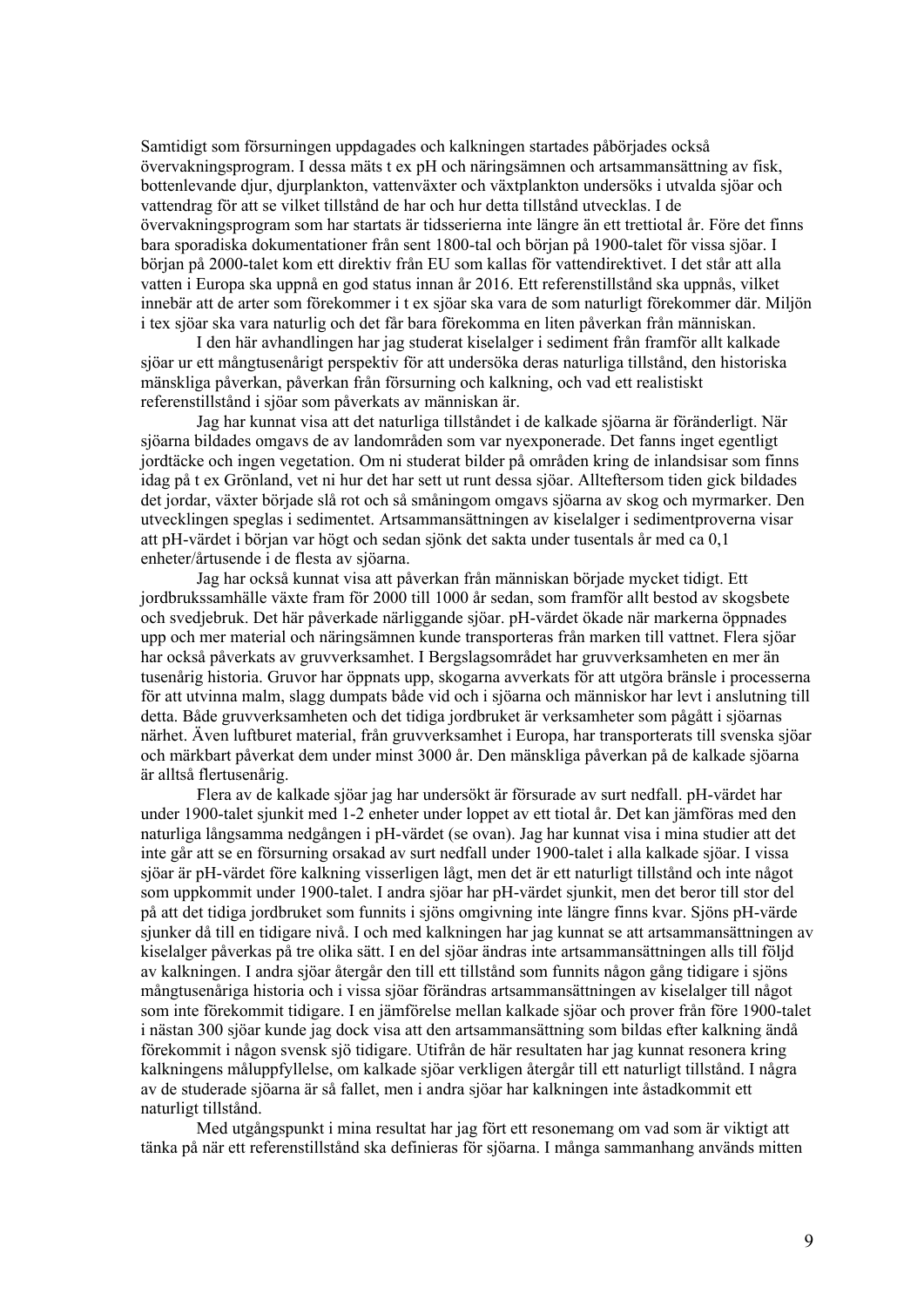<span id="page-15-0"></span>på 1800-talet som ett referensvärde eftersom det är före industrialiseringen. Med tanke på den långa historia av mänsklig påverkan som jag visat på i de kalkade sjöarna, kan det ifrågasättas om mitten på 1800-talet är en lämplig referensnivå. Det är följaktligen viktigt att ta med ett långt tidsperspektiv, i många fall ett flertusenårigt perspektiv, för att definiera vad som har varit ett av människan opåverkat förhållande i en sjö. Varje sjö har sin egen historia. Vissa sjöar har inte påverkats påtagligt av människan, mer än under de senaste hundra åren, medan andra har påverkats under flera tusen år. Det är således också viktigt att varje sjö bedöms individuellt. Dessutom behöver hänsyn tas till naturliga förändringar som sker i en sjö. Eftersom även det naturliga tillståndet förändras är det inte realistiskt att utse en viss tidsepok till referensnivå för en sjö. Även utan mänsklig påverkan skulle sjön inte se ut idag som den gjorde för t ex tusen år sedan. Försöker man återskapa det tillståndet i sjön idag, blir det också onaturligt. Slutligen kan nämnas att människan alltid kommer påverka miljön vi lever i, och en viss grad av påverkan måste därför få förekomma.

Genom att ta hänsyn till alla nämnda faktorer – en acceptabel nivå av mänsklig påverkan, de skiften som skett i verksamheten som bedrivits av människan och påverkat sjöarna under tusentals år, sjöarnas av människan opåverkade förhållande och den naturliga utvecklingen i sjöarna med omgivning – kan ett realistiskt referenstillstånd definieras och onödiga kostnader på grund av ohållbara åtgärder kan undvikas.

#### **Tack**

Jag vill inleda med att rikta ett stort tack till en person som jag, genom doktorandåren, blivit både frustrerad och irriterad på. Från början förstod jag honom inte. Hur skulle jag kunna få hjälp av någon som ofta tystnade som svar på en fråga? Mycket frustrerande för en pratglad och diskussionsbenägen person som jag själv. Svaren kom dock, aldrig som förväntat, alltid som otroligt träffsäkra och intelligenta synpunkter som höjde min horisont och gav mer sting och kvalitet till mitt arbete. Stor respekt har jag för den här mannen, Ingemar Renberg, som varit min handledare. Utan hans lugn, omistligt träffande synpunkter och guidning genom forskningsvärlden skulle inte min avhandling finnas, och utan hans norrländska manér skulle jag fortfarande tro att tystnad inte är ett svar.

Christian Bigler har under stor del av min doktorandtid varit min biträdande handledare. Tålmodigt har han funnits till hands och hjälpt till med allt från identifiering av trixiga kiselalger och lotsning genom datorprogram som inte vill samarbeta till ovärderlig respons på forskningsresultat och skrivna texter. "första gången är det gratis" har han sagt, men då har jag handlat på krita väldigt länge.

Paleogruppen har bestått av och består av ett härligt gäng människor som jag vill rikta ett tack till: Jan P. för din uppfinningsrikedom med talgbollar och fläktsystem och ditt alltid lugna positiva sätt. Jonatan för din värme. Bokstavligt talat, jag tror du höjde rumstemperaturen i det kylslagna rummet flera grader, men även bildligt, den omsorg om andra människor du visar sprider värme. Anna D för alla trevliga pratstunder om allt från samhällsfrågor, kulturella skillnader, familjeliv och forskning. Laura för att du flera gånger har räddat mig när jag kört fast i analyser och formuleringar. Carola för din otroliga smittsamma energi och påhittighet. Veronika för ditt förnuft som påpekat det självklara när jag inte sett det och för att du ställt upp som min disputationsguru. Johan för att du tar tag i saker så de faktiskt blir gjorda, en sällsynt egenskap. Annika för ditt engagemang och entusiasm. Åsa för din förmåga att ingjuta mod i motgångar. Erik för hö:et och att du alltid ger ett leende och några vänliga ord i korridoren. Rich för berikande av min engelska och hjälp vid trixiga frågor. Tom för att du definierade mitt skriftspråk som blommigt och tog dig an mig som exiobbare, det var ju där allt började. Tan-Erik för att du gav mig chansen att prova på memma... som INTE är en chokladkaka! Anna E för att du efterlämnade så många användbara, lättfunna och strukturerade dokument. Cissa för föräldraguidning och andra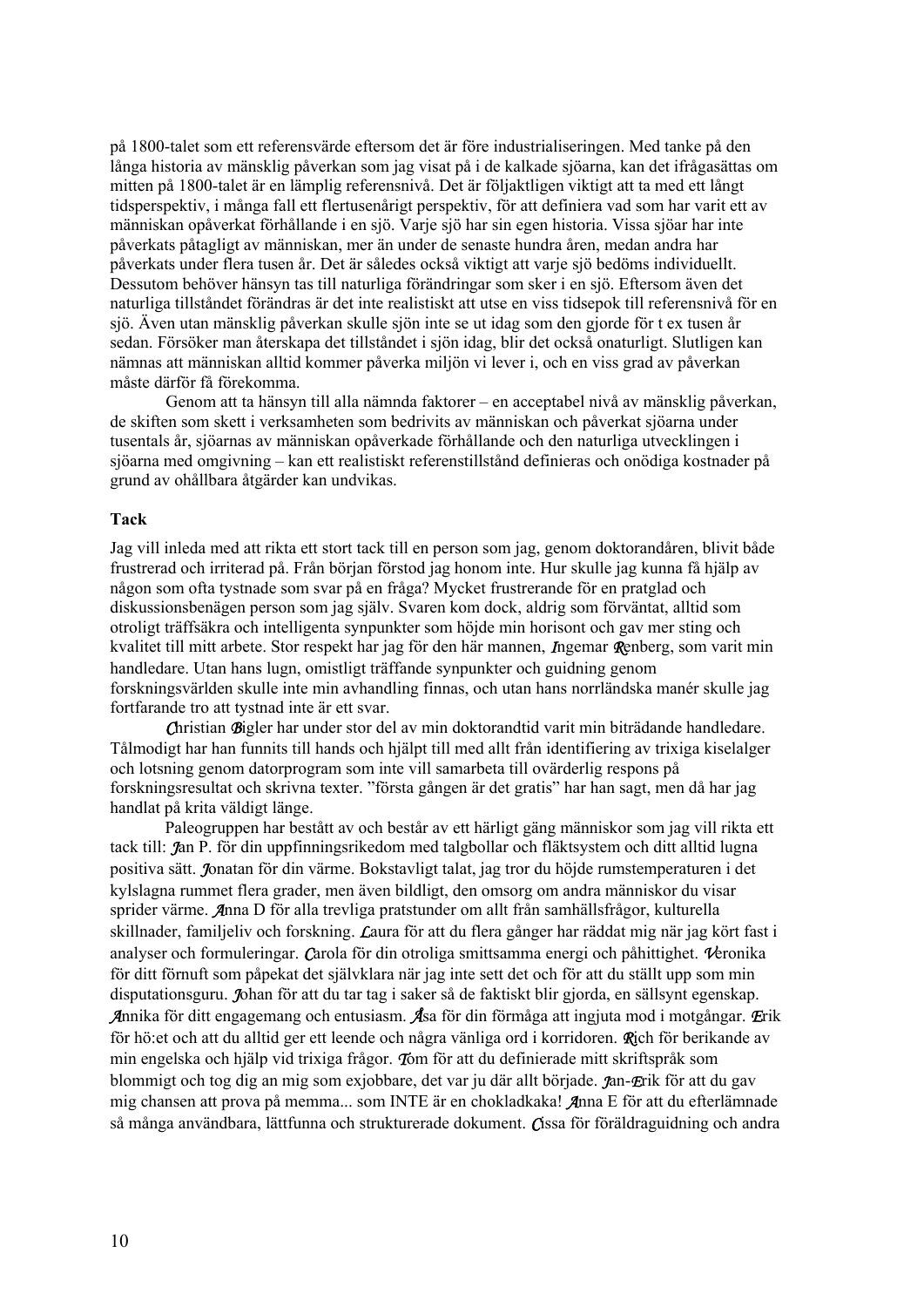<span id="page-16-0"></span>trevliga diskussioner. Och alla andra härliga personer – forskare, post-docs, fältassistenter och exjobbare – som gjort krokengänget till en mycket trevlig gemenskap att befinna sig i.

Diversiteten av personer på EMG har gjort att det har varit kul att höra till institutionen. Hur tråkiga skulle inte fikarasterna ha varit utan alla intressanta diskussionsämnen och personligheter? Det är ni som gör EMG till en trevlig och mångfacetterad institution. Tack till er alla. Ett extra tack till helt underbar administrativ och teknisk personal som får allt att gå runt. Ni är ovärderliga.

Jag vill passa på att ge en stor varm kram till mina föräldrar och syskon. Min mor Agneta som är en sådan förebild och inspirationskälla. Det finns ett uttryck som säger "sådan mor, sådan dotter", ett uttryck som gör mig stolt om det uppfylls. Min far Stellan med sin enorma drivkraft, som alltid visat att det går om man vill. Min bror Axel som med sin sköna stil alltid behåller lugnet. Min bror Gustaf som har härliga ambitioner både i yrkeslivet och privat. Ni har varit en bra grogrund för en doktor i miljövetenskap.

Vem vore jag utan mina vänner? Under tiden i Umeå har jag lärt känna ett stort gäng med människor som tillsammans skapat en gemenskap full med upptåg, kreativitet och samtal över en kopp te i soffan. Jag vill särskilt nämna Sandra - alltid nära oavsett avstånd, alltid sugen på att fixa, planera och inspirera, Anna P som bjudit på intressanta analyser av mer filosofisk karaktär, Johanna med sin avslappnade självklarhet i tillvaron, Lars – vår egen handyman som visar oss akademiker vad verklig praktisk begåvning innebär, Roger med alla mysiga historier från livet, Ida med ett bus i blicken, Tomas - allas vår egen doktor'n, studsbollen Josefin, Marcus som alltid lånar ut en hjälpande hand, Ferry –min skånska labbpartner och Bosse – som nästan fått mig att gilla Monty Python. Ovärderliga vänner för livet.

Min man Micke, mitt ankare och mina vingar, som ger den dos av trygghet och personlighetsutveckling i livet som jag behöver. Min son Ludvig som kom och kullkastade mitt liv och gav perspektiv på sovmorgnar och trötthet men framför allt så mycket mer färg, mening, glitter, djup, nytänkande och kärlek i livet. Ni är viktigast av allt. Tack för att ni finns.

#### **References**

- Almer B, Dickson W, Ekström C, Hörnström E, Miller U (1974) Effects of acidification on Swedish lakes. Ambio 3:30–36
- Appelberg M, Svenson T (2001) Long-term ecological effects of liming The ISELAW programme. Water Air Soil Pollut 130:1745-1750
- Battarbee RW (1986) Diatom analysis. In: Berglund BE (ed) Handbook of holocene palaeoecology and palaeohydrology. London: John Wiley & Sons Ltd 527-70
- Bennion H, Fluin J, Simpson GL (2004) Assessing eutrophication and reference conditions for Scottish freshwater lochs using subfossil diatoms. J Appl Ecol 41:124-138
- Bernes C (1991) Acidification and liming of Swedish freshwaters. Schmidts Boktryckeri AB, Helsingborg
- Bigler C, Heiri O, Krskova R, Lotter AF, Sturm M (2006) Distribution of diatoms, chironomids and cladocera in surface sediments of thirty mountain lakes in south-eastern Switzerland. Aquatic Sciences 68:154-171
- Bindler R, Korsman T, Renberg I, Högberg P (2002) Pre-industrial atmospheric pollution: Was it important for the pH of acid-sensitive Swedish lakes? Ambio 31:460-465
- Bishop KH, Laudon H, Hruška J, Kram P, Köhler S, Löfgren S (2001) Does acidification policy follow research in northern Sweden? The case of natural acidity during the 1990´s. Water Air Soil Pollut 130:1415-1420
- Bos DG, Cumming BF (2003) Sedimentary cladoceran remains and their relationship to nutrients and other limnological variables in 53 lakes from British Columbia, Canada. Can J Fish Aquat Sci 60:1177-1189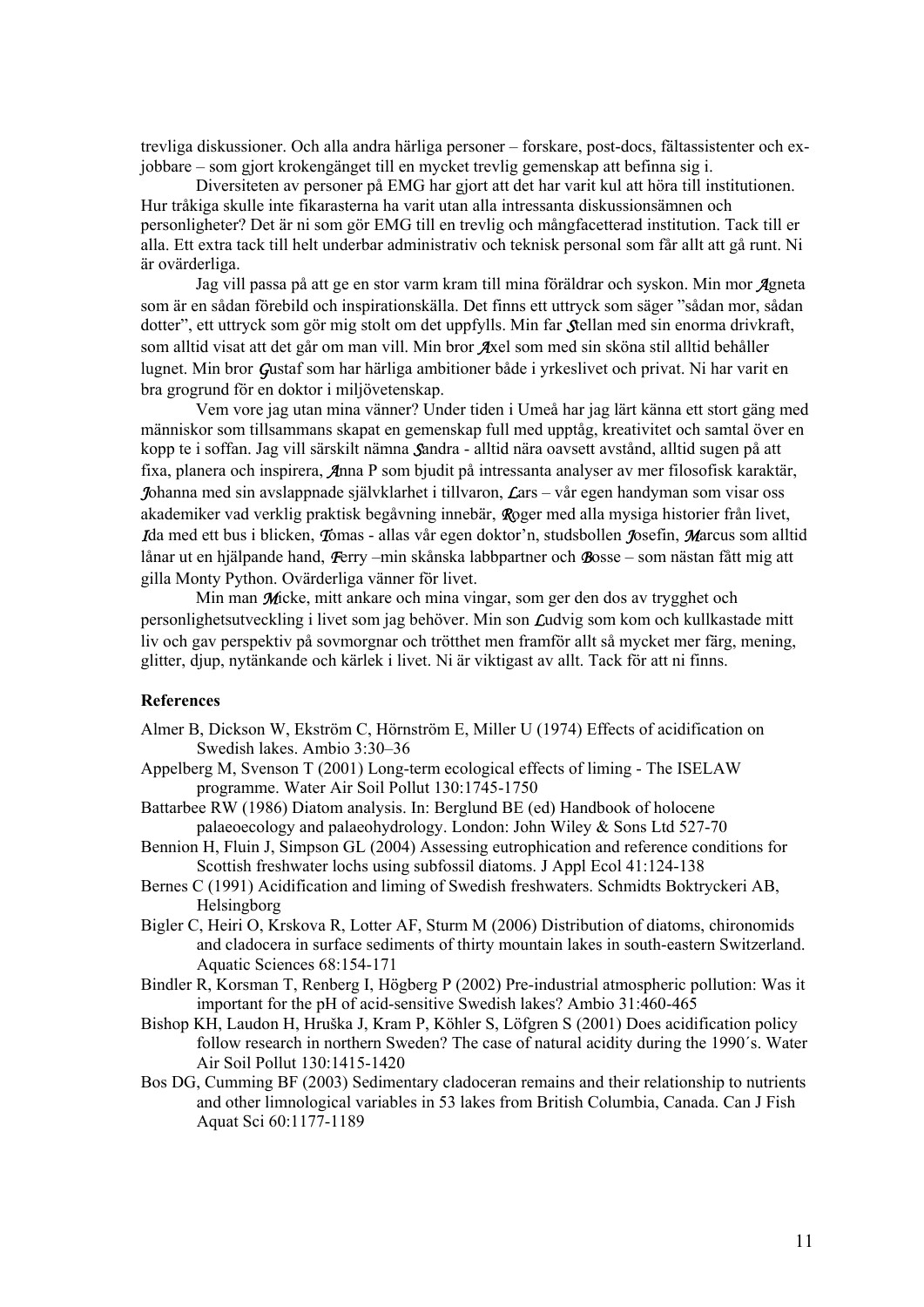- Brännvall M-L, Bindler R, Emteryd O, Renberg I (2001) Four thousand years of atmospheric lead pollution in northern Europe: a summary from Swedish lake sediments. J Paleolimnol 25:421-435
- Ek A, Korsman T (2001) A paleolimnological assessment of the effects of post-1970 reductions of sulfur deposition in Sweden. Can J Fish Aquat Sci 58:1692-1700
- Ek A, Renberg I (2001) Heavy metal pollution and lake acidity changes caused by one thousand years of copper mining at Falun, central Sweden. J Paleolimnol 26:89-107
- Erlandsson M, Fölster J, Laudon H, Weyhenmeyer GA, Bishop K (2008) Natural variability in lake pH on seasonal, interannual and decadal time scales: implications for assessment of human impact. Environ Sci Technol 42:5594-5599
- European Union (2000) Directive 2000/60/EC of the European Parliament and the Council of 23 October 2000 establishing a framework for Community action in the field of water policy. Official Journal of the European Communities L327:1-72
- Glew JR, Smol JP, Last WM (2001) Sediment core collection and extrusion. In: Last WM, Smol JP (eds) Tracking environmental change using lake sediments Volume 1 Basin analysis, coring and chronological techniques. Kluwer Academic Publishers, Dordrecht 73-105.
- Guhrén M, Rosén P, Korsman T, Renberg I (2003) Tidigare pH i referenssjöar i Sverige. Department of Ecology and Environmental Science, Umeå University, Umeå
- Gählman V, Bigler C, Renberg I (2009) Kiselalger som miljöindikatorer i små vattendrag. Miljötillståndet i bäckar i Västerbotten år 2007 enligt ananlys av epilitiska kiselalger. Länsstyrelsens tryckeri, Västerbotten
- Heiri O, Lotter AF (2001) Effect of low count sums on quantitative environmental reconstructions: an example using subfossil chironomids. J Paleolimnol 26:343-350
- Henrikson L, Brodin YW (1995) Liming of acidified surface waters. Springer-Verlag, Berlin/Heidelberg
- Hill MO, Gauch HG (1980) Detrended correspondence analysis: An improved ordination technique. Vegetatio 42:47-58
- Ivarsson H, Jansson M (1995) Sources of acidity in running waters in central northern Sweden. Water Air Soil Pollut 84:233-251
- Jeffries DS, Brydges TG, Dillon PJ, Keller W (2003) Monitoring the results of Canada/U.S.A acid rain control programs: some lake responses. Environ Monit Assess 88:3-19
- Jensen KW, Snekvik E (1972) Low pH levels wipe out salmon and trout populations in southernmost Norway. Ambio 1:223–225
- Johansson LS, Amsinck SL, Bjerring R, Jeppesen E (2005) Mid- to late-Holocene land-use change and lake development at Dallund Sø, Denmark: trophic structure inferred from cladoceran subfossils. Holocene 15:1143-1151
- Johnson RK (2001) Defining reference condition and setting class boundaries in ecological monitoring and assessment. Department of Environmental Assessment, Swedish University of Agricultural Sciences, Uppsala
- Juggins S (2005) C2 data analysis ver. 1.4.3 University of Newcastle
- Juggins S, ter Braak CJF (1997) CALIBRATE a computer program for species environmental calibration by [weighted-averaging] partial least squares regression (0.81). University of Newcastle, Newcastle
- Korsman T (1999) Temporal and spatial trends of lake acidity in northern Sweden. J Paleolimnol 22:1-15
- Korsman T, Birks HJB (1996) Diatom-based water chemistry reconstructions from northern Sweden: a comparison of reconstruction techniques. J Paleolimnol 15:65-77
- Korsman T, Renberg I, Andersen JH (1994) A palaeolimnological test of the influence of Norway spruce (Picea abies) immigration on lake-water acidity. Holocene 4:132-140
- Krammer K, Lange-Bertalot H (1986-1991) Bacillariophyceae vol. 2(1–4). Gustav Fischer Verlag, Stuttgart/Jena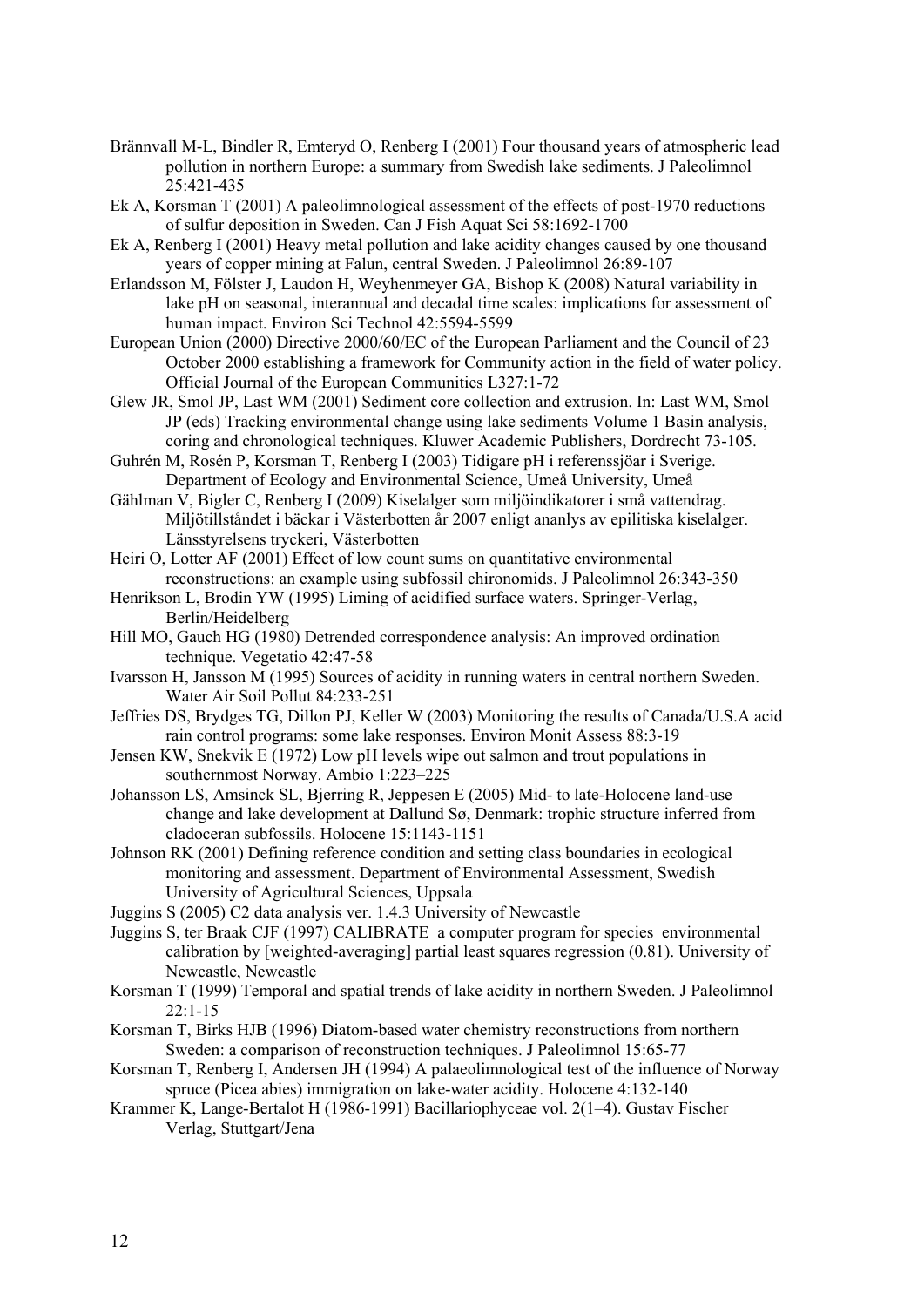- Kvaeven B, Ulstein MJ, Skjelkvåle BL, Raddum GG, Hovind H (2001) ICP Waters An international programme for surface water monitoring. Water Air Soil Pollut 130:775-780
- Larocque I, Hall RI, Grahn E (2001) Chironomids as indicators of climate change: a 100-lake training set from a subarctic region of northern Sweden (Lapland). J Paleolimnol 26:307- 322
- Laudon H, Köhler S, Bishop KH (1999) Natural acidity or anthropogenic acidification in the spring flood of northern Sweden? Sci Total Environ 234:63-73
- Moldan F, Wright RF, Löfgren S, Forsius M, Ruoho-Airola T, Skjelkvåle BL (2001) Long-term changes in acidification and recovery at nine calibrated catchments in Norway, Sweden and Finland. Hydrology and Earth System Sciences 5:339-349
- Monteith DT, Evans CD (2005) The United Kingdom Acid Waters Monitoring Network: a review of the first 15 years and introduction to the special issue. Environ Pollut 137:3-13
- Moore PD, Webb JA, Collins ME (1991) Pollen Analysis. Blackwell Scientific Publications, Oxford
- Odén S (1967) Nederbördens försurning. Dagens nyheter, 24 oktober 1967, Stockholm
- Owen R, Duncan W, Pollard P (2002) Definition and establishment of reference conditions. Scottish Environment Protection Agency, Aberdeen
- Overpeck JT, Webb T, Prentice IC (1985) Quantitative interpretation of fossil pollen spectra dissimilarity coefficients and the method of modern analogs. Quat Res 23:87-108
- Pearson K (1901) On lines and planes of closest fit to systems of points in space. Philosophical Magazine 2:559-572
- Persson G, Ekström C (2001) Djurplankton före och efter kalkning av sjöar inom Integrerad KalkningsEffektUppföljning. Environmental Assessment, Swedish University of Agricultural Sciences, Uppsala
- Persson G, Wilander A (2002) Allmän vattenkemi före och efter kalkning av sjöar inom Integrerad KalkningsEffektUppföljning. Environmental Assessment, Swedish University of Agricultural Sciences, Uppsala
- Reizenstein M (2002) Fiskfaunans utveckling under 1900-talet i sjöar inom Integrerad KalkningsEffektUppföljning. Environmental Assessment, Swedish University of Agricultural Sciences, Uppsala
- Renberg I (1990) A procedure for preparing large sets of diatom slides from sediment cores. J Paleolimnol 4:87-90
- Renberg I, Hansson H (1993) A pump freeze-corer for recent sediments. Limnol Oceanogr 38:1317-1320
- Renberg I, Hultberg H (1992) A paleolimnological assessment of acidification and liming effects on diatom assemblages in a Swedish lake. Can J Fish Aquat Sci 49:65-72
- Renberg I, Hansson H (2008) The HTH sediment corer. J Paleolimnol 40:655-659
- Renberg I, Korsman T, Birks HJB (1993a) Prehistoric increases in the pH of acid-sensitive Swedish lakes caused by land-use changes. Nature 362:824-827
- Renberg I, Korsman T, Anderson NJ (1993b) A temporal perspective of lake acidification in Sweden. Ambio 22:264-271
- Renberg I, Brännvall ML, Bindler R, Emteryd O (2000) Atmospheric lead pollution history during four millennia (2000 BC to 2000 AD) in Sweden. Ambio 29:150-156
- Rosén P (2005) Total organic carbon (TOC) of lake water during the Holocene inferred from lake sediments and near-infrared spectroscopy (NIRS) in eight lakes from northern Sweden. Biogeochemistry 76:503-516
- Rosén P, Persson P (2006) Fourier-transform infrared spectroscopy (FTIRS), a new method to infer past changes in tree-line position and TOC using lake sediment. J Paleolimnol 35:913-923
- Sandøy S, Langåker RM (2001) Atlantic salmon and acidification in southern Norway: A disaster in the 20th century, but a hope for the future? Water Air Soil Pollut 130:1343-1348